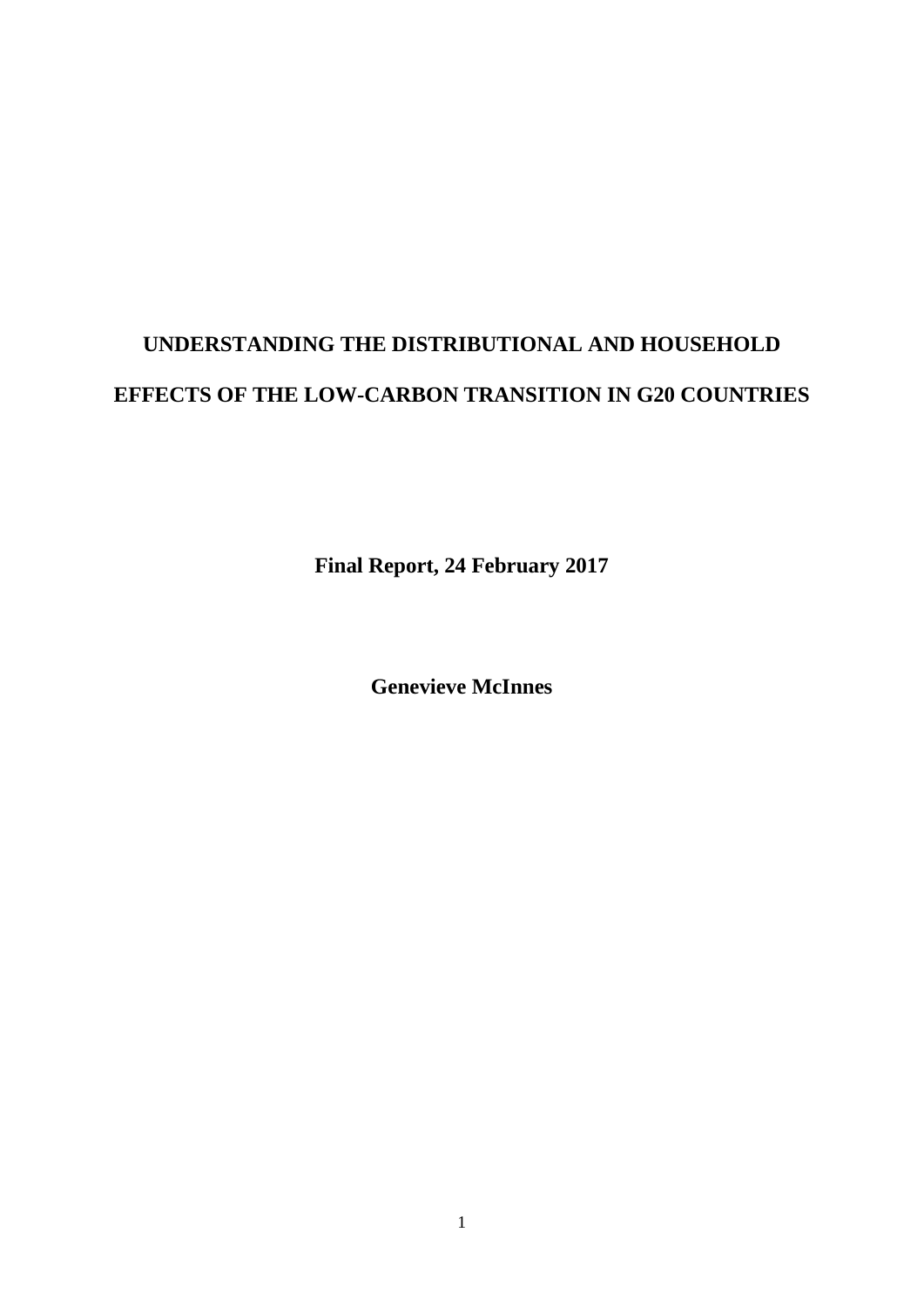## **TABLE OF CONTENTS**

#### **Executive Summary**

#### **1. Introduction**

#### **2. Defining and measuring household distributional effects in G20 countries**

- 2.1 Household energy and transport costs
- 2.2 Energy affordability
- 2.3 Transport affordability

#### **3. Overview of low-carbon policy instruments with potential distributional effects**

- 3.1 Energy, transport and carbon taxation
- 3.2 Subsidy and pricing reform
- 3.3 Support for renewable and low-carbon energy
- 3.4 Energy efficiency programmes
- 3.5 Transport planning and management

## **4. Findings from studies of distributional effects**

- 4.1 Overview
- 4.2 Distributional effects of measures relating to domestic energy use
- 4.3 Distributional effects of transport-related measures

#### **5. Effectiveness of policy measures to limit distributional concerns**

- 5.1 Recycling revenue from energy and carbon taxes
- 5.2 Low-carbon sustainable and inclusive growth: unlocking the "triple dividend"

#### **References**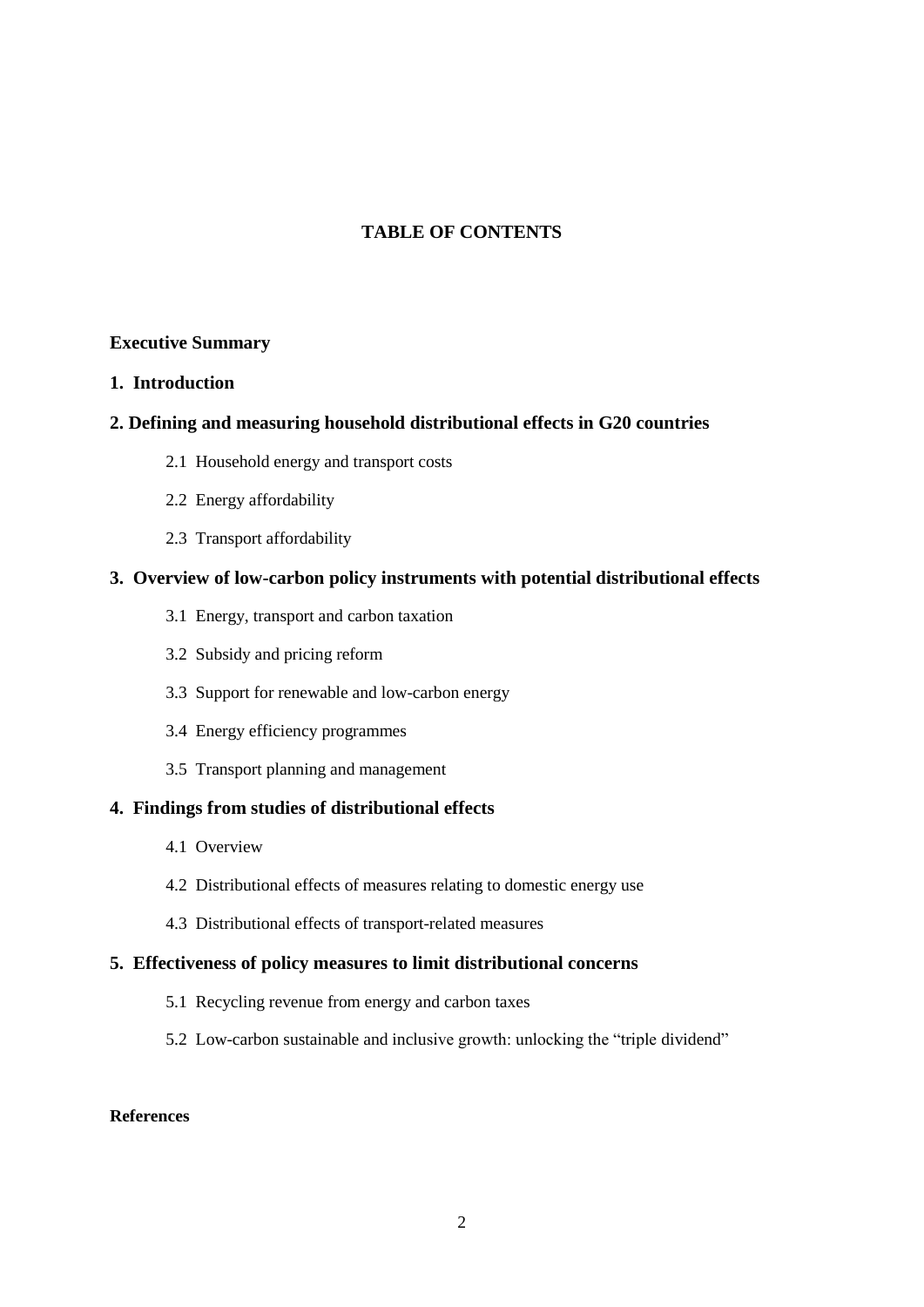#### **EXECUTIVE SUMMARY**

#### *Objectives*

1. Action for climate and growth needs to be inclusive. The success of the transition towards a low-carbon future depends on the costs and benefits being distributed across society in a fair and transparent manner, particularly in a context of rising inequality in a majority of G20 countries (OECD, 2015a). The public acceptability of low-carbon policy instruments partially depends on how distributional effects are addressed. Understanding the distributional effects of the low-carbon transition is therefore important for a better informed public debate and for the design of effective policies to counter negative distributional impacts.

2. This report provides an overview of research into the distributional and household effects of this transition and draws lessons from experience across the G20 addressing and limiting these effects. There is much to learn from bringing together what is already known about household energy and transport affordability, the distributional effects of energy and transport policies, and tools used to mitigate these effects. From this knowledge base as well as the growing experience of G20 countries with carbon-related policies, it is possible to anticipate impacts on lower income households and identify good practice in preventing or managing distributional issues as the transition to a low-carbon economy progresses.

#### *Analytical framework*

3. Affordability is a key concept in understanding how household energy and transport costs translate into social and economic reality and how they affect development and welfare. It measures a household's ability to pay for necessary levels of transport and energy use within normal spending patterns. Low energy affordability refers to two situations, commonly described as energy poverty and fuel poverty. Energy poverty occurs when households lack or have limited access to modern energy services, constraining essential access to clean water, sanitation and healthcare, as well as efficient lightning, cooking, heating, transport and telecommunications. Fuel poverty relates to households which have access to modern services but cannot afford to make full use of them to the point where it affects their welfare, notably their health, and employment and educational opportunities.

4. Energy affordability and transport affordability are determined not only by income levels but also by the broader socio-economic context. In the case of energy poverty, energy use remains flat for lowest income groups until the household is well clear of the poverty line, which means that even though a household may be earning more, it will not spend the additional income on energy at first: there are therefore many more households in energy poverty than there are households below the poverty line. In the case of fuel poverty, findings show a clear link not only with low disposable income, but also poor housing conditions that lead to low energy efficiency, which means that fuel poverty in some countries concerns a much larger group than those on very low incomes.

5. Much work has been put into designing indicators to measuring energy affordability and assessing how households may be affected by policy changes. Widely used indicators measure energy poverty as outputs (e.g. access to electricity) rather than outcomes (e.g. electricity consumption and associated welfare gains) which are more difficult to estimate: for instance even where electrification rates are high, connected households may not be able to use electrical appliances due to voltage fluctuations. Many countries consider that the use of solid fuels for cooking is a marker of energy poverty because of the associated health risks. Concerning fuel poverty, indicators measure energy expenditure relative to income (with fuel poverty defined as household energy expenditure over of 10% of disposable income, or over twice the median household expenditure as a percentage of income), or whether disposable income after energy expenditure is below the poverty line.

6. These indicators are used for policymaking in many G20 countries, and policymakers are generally aware that though they are useful tools, the choice of indicator can significantly modify estimates of energy and fuel poverty. Nevertheless, whatever the indicator used, the review of relevant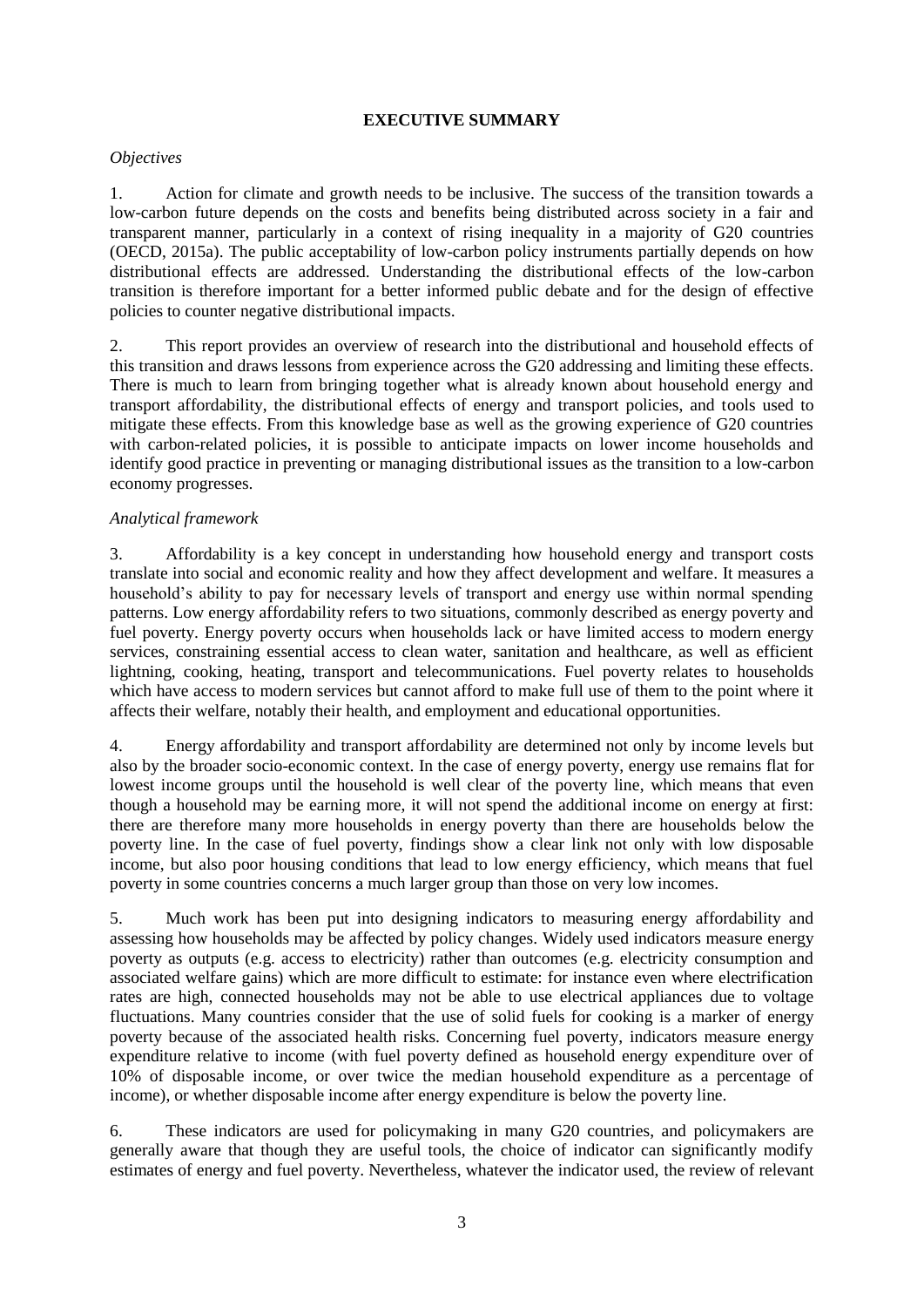studies carried out for this report points to large numbers of households affected. For G20 countries, energy poverty is largely a rural problem in emerging economies, notably in India where 44% of households lack access to electricity (IEA, 2016a). The use of traditional fuels is widespread in Indonesia (72% of the population) and Brazil (13%), and just under half of Chinese households use solid fuels for cooking (and often for heating as well) (Tang and Liao, 2014). Fuel poverty is high in both rural and urban areas, including in advanced economies where it affects 10% to 20% of the population, with spikes during cold weather and periods of high energy prices (Bouzarovski, 2013).

7. Transport affordability is central to the lives of low-income households. Travel needs are highly individualised and context-specific, complicating the identification of households actually spending disproportionate amounts on transport and therefore likely to be under-spending in other essential areas. Findings from a range of studies point to certain types of households (notably the working poor) and certain areas (peri-urban and rural) being most affected. It is likely that the full scale of transport poverty is underestimated. It concerns households with limited access to public transport (and devoting as much as half their revenue to running a car), zero-car households struggling with the cost of public transport, as well as those walking long distances because they cannot afford other transport options (Mattioli, 2016).

8. Some climate change policy instruments are meant to re-direct energy use and choices. They therefore have the potential to affect household spending and impact the affordability of energy and transport services, particularly for low-income households. Pricing and taxation are central to the lowcarbon transition. With a few exceptions, taxes on energy use do not fully reflect its negative environmental side-effects and a significant amount of support is provided through tax reductions in or exemptions from energy taxes. By the end of 2016, about 100 countries (accounting for 58 percent of global GHG emissions) were considering carbon taxation, though a much smaller number had introduced carbon taxation or emission trading schemes (Institute of Climate Economics, 2016, and World Bank, 2016). Subsidy reform is closely linked to the taxation changes that will be necessary to support the transition towards a low-carbon economy. Other policies that can directly or indirectly affect household energy use patterns include financial support for renewable energy and energy efficiency, and prescriptive energy efficiency standards and labelling (EESL) programmes.

## *Distributional effects*

9. The work defining and measuring energy affordability has been applied in a broad range of modelling and empirical studies of the distributional effects of energy policy measures across G20 countries. A recent review of work addressing the social implications of green growth found over 120 studies worldwide, including many empirical studies that considered the distributional effects of existing low-carbon policy measures (Heindl and Löschel, 2014). Most modelling studies rely on economic micro-simulation which produces a higher degree of detail than computable general equilibrium or input-output models. Many concentrate on the impact of a single measure (usually a price or tax change) on expenditure and income.

10. Empirical evidence regarding the distributional effects of environmental taxation is often based on static analysis, which does not take into account behavioural change: when the price of a commodity is increased by a tax, consumers normally reduce their consumption of the commodity, with behavioural changes reflected in both short and long term price elasticities. To maximise emission reduction potential, carbon taxes would need to target the most elastic energy uses, whereas revenue-raising would prioritise energy uses that are most inelastic. The extensive literature on energy price elasticities suggests that demand falls as prices rise in the long run, although not always enough to keep household expenditure constant, while adjustment costs can be large, notably for low-income households. How these households respond to price increases depends on how they trade expenditure across a range of goods and services.

11. There is widespread concern that energy taxes, and therefore carbon taxes, are generally regressive. Much of this concern stems from country-specific studies, notably early efforts indicating gasoline taxes were regressive in the United States. More recent research covering a broader range of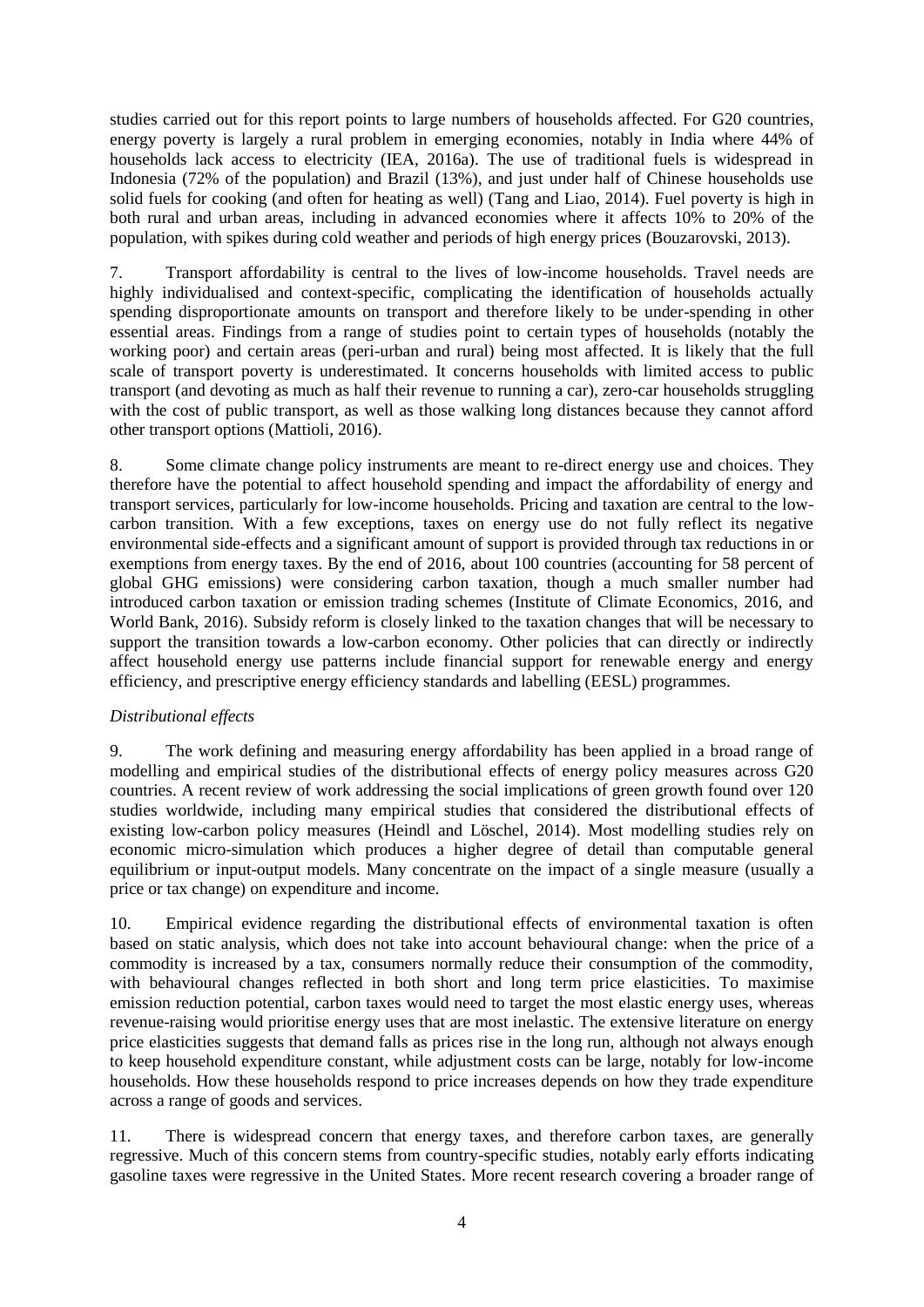G20 countries suggests that this concern is not generally justified. Taking low-carbon policy measures as a whole, findings on distributional effects can be summarised as follows:

- taxes on heating fuels are generally mildly regressive and those on electricity are clearly regressive; taxes on kerosene are progressive when it is used for lighting, but regressive when used for cooking, because end-use is more important than the fuel type;
- tax increases have a different effect in urban and rural areas, with findings specific to fuel and location: some studies show that taxes are less regressive (or more progressive) in urban areas, where welfare losses are generally lower; others find that it is low-income groups in urban areas that are affected the most.
- other non-price variables must be taken into account, including housing characteristics (notably energy efficiency) and household composition;
- financial support for energy efficiency does not always reach low-income groups, which is why specifically targeted programmes exist in many countries;
- there is little evidence of real product price increases relating to EELS schemes which in fact significantly reduce lifecycle costs, but low-income households may not benefit because they usually use older (sometimes second-hand) appliances;
- taxes on transport fuels are progressive in most countries, except for specific situations (notably the working poor in high-income countries with high car ownership and limited public transport options); this is also true of charges such as congestion charges;
- transport fuel taxation becomes more progressive as average national income decreases; nevertheless, in most countries, it is generally middle-income households that are the most affected by tax rises;
- other important factors influencing the distributional effects of transport taxes include availability of public transport, lifecycle group and geographical location (not only urban vs. rural but also peri-urban).

12. There are several areas where research is lacking: the indirect impact of carbon policies is not fully covered, since prices changes in non-energy goods due to increases in energy-related taxes have not been modelled. Only a few studies look beyond effects on expenditure and income at impacts on household welfare, mobility, health and social exclusion, which are more difficult to quantify. Also much of the early effort to identify distributional effects focused on the transport sector, with a research bias towards car owning households in advanced economies. At a time when there is a trend away from car use in some cities (for instance in Europe) while car ownership is increasing rapidly in others (notably in emerging economies), a broader range of situations needs to be examined and impacts on public transport costs more fully assessed.

## *Countering regressive impacts: unlocking the third dividend*

13. The analysis above shows that some of the measures available to drive the low-carbon transition have distributional effects, although they are not systematic and where they exist, they are generally limited in scale. The main issue is to avoid a situation in which carbon reduction measures without a redistributive mechanism could effectively amount to financing a public good, namely climate stability, through regressive taxation. It is therefore important to consider policy measures that can prevent these negative impacts at an early stage.

14. G20 countries are in a position to limit the distributional effects of low carbon policies with a familiar toolbox, because most energy end-use distributional issues and related mitigation policies predate carbon reduction efforts. For instance energy taxation has evolved largely to meet revenue raising requirements rather than equity or environmental imperatives, with strong distributional effects. Energy pricing (including subsidies) has significantly affected household energy use with distributional effects in some cases. There is considerable policy experience with instruments to alleviate energy and fuel poverty, on the part of governments as well as utilities. For instance in Brazil where half of residential electricity consumers benefitted from a social tariff in 2011, utilities are required to invest 0.5% of their annual revenue in energy efficiency programmes, of which 50% must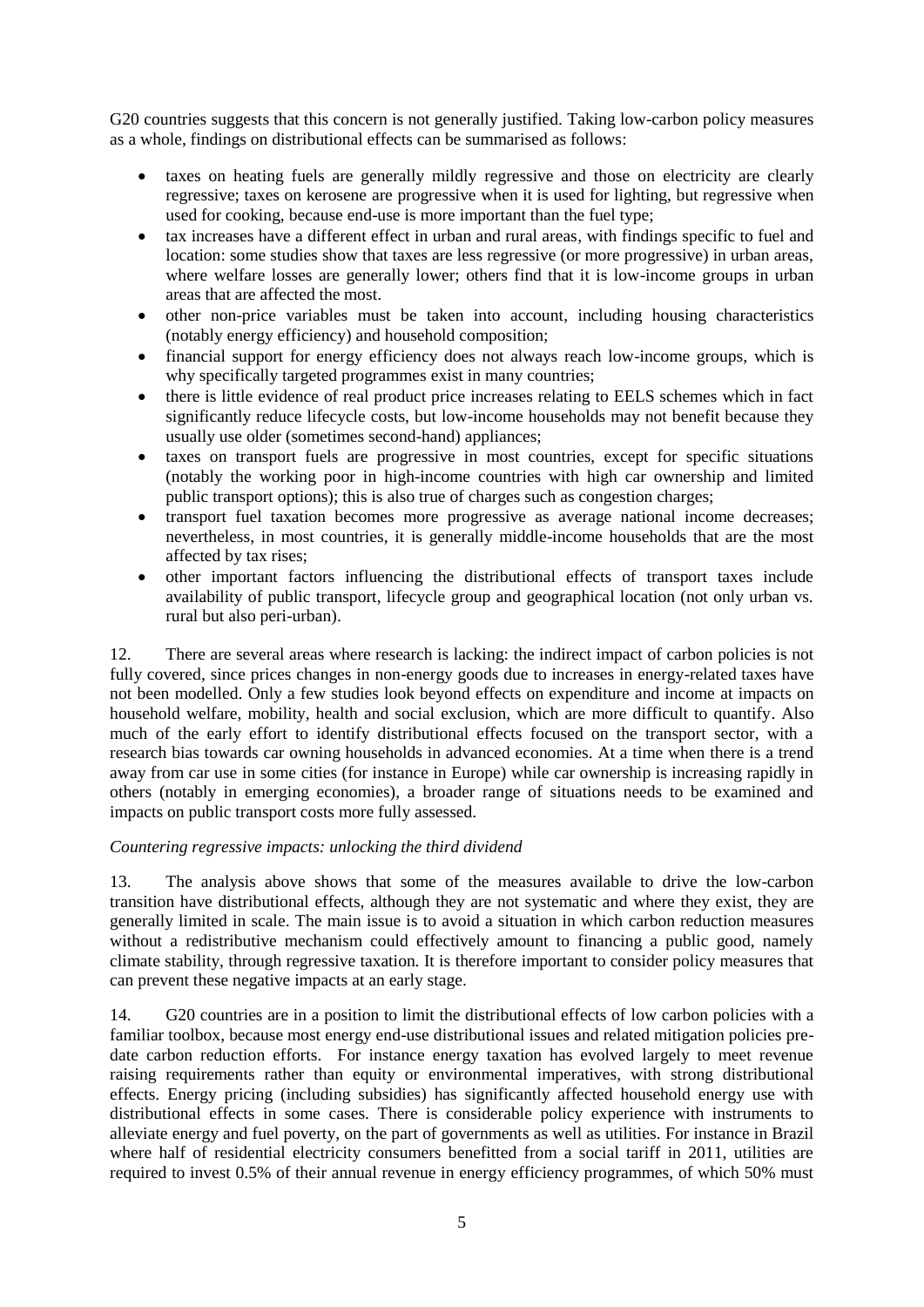be devoted to low-income households. Applying such instruments to the changes brought about by low-carbon policies will nevertheless require a fresh assessment of their potential to ensure they are consistent with a broad range of policy objectives, and deliver robust and lasting results.

15. Many of the measures for a low-carbon transition raise tax revenues. Recycling these revenues to help alleviate their impact on low-income households presents policymakers with a significant opportunity to address distributional concerns. A review of more than 120 studies notes that if all or a sufficient part of revenue from energy taxes is handed back to the consumer, it is possible to eliminate negative distributional effects. Such revenue recycling would use the same path as existing programmes to address energy and fuel poverty; cash transfers (lump-sum transfers and fuel payments), increased benefit payments, social tariffs and support for public transport.

16. There is already substantial experience with recycling carbon-related tax revenues in several countries (Kennedy et al., 2015). For instance, Switzerland recycles revenue from a carbon tax on hydrocarbon fuels to taxpayers as reductions in health insurance premiums and California recycles some of the revenue from its emission allowance auctions back to households as rebates on electricity bills. In addition, special provisions to protect low-income households have been incorporated into carbon pricing policies around the world. California's cap-and-trade scheme is accompanied by a requirement that at least 25% of revenues be directed to programmes that benefit disadvantaged communities, with a first round of funding of US\$272 million allocated to investments in public transit, housing improvements, renewable energy, cleaner vehicles and urban forestry (Greenlining Institute 2014). In Canada, British Columbia's carbon tax is required by law to be revenue-neutral. As part of this requirement, in the 2013-14 fiscal year, 16% of carbon tax revenue (US\$194 million) funded a specific tax credit that offsets the burden of the carbon tax on low-income households, making the carbon tax highly progressive (Beck et al., 2015).

17. While revenue recycling targeted at low-income households can limit negative distributional effects, these revenues would not then be available for other purposes. This concern is related to the idea of the "double dividend" of environmental tax reforms: carbon taxation brings a first (environmental) dividend by reducing emissions, and tax revenues being recycled to foster economic growth bring a second (economic growth) dividend. Generally, the revenue recycling envisaged is a reduction in labour or company taxes, which might be economically efficient but would not make the taxation more progressive. Using tax revenues to support low-income households is an effective way to ensure an equitable outcome, but may not be as efficient at generating economic growth. Furthermore, low-income support provides only temporary relief: while it increases the purchasing power of these households temporarily, it does not lift them out of energy or fuel poverty in the longer term. This can only be achieved if financial support is targeted at changing the factors that underlie energy and fuel poverty: access to cleaner and more efficient fuels, better energy efficiency of domestic appliances and housing, and improved public transport options. By addressing the causes of energy and fuel poverty rather than just the symptoms, the economic benefits of such support are much more significant. Recycling revenues from carbon taxation into household and transport energy efficiency programmes targeted at low-income households would provide a "triple dividend":

- *an environmental dividend*, by reducing household and transport energy use and therefore emissions, above and beyond reductions achieved through carbon taxation;
- *an economic dividend* through direct and indirect non-energy economic benefits ranging from reduced expenditure on social support and health (which can account for as much as 75% of the total return on investment), to economic activity generated by energy efficiency work; analysis of GDP changes from large-scale energy efficiency policies shows annual economic growth benefits ranging from 0.25% to 1.1% and a job creation potential of 8 to 27 job-years per EUR 1 million invested (IEA, 2014);
- *an equity dividend,* as shown by existing energy efficiency programmes aimed at low-income households; experience in many countries clearly shows that such programmes are effective in reducing fuel poverty because they permanently lower energy use in low-income households.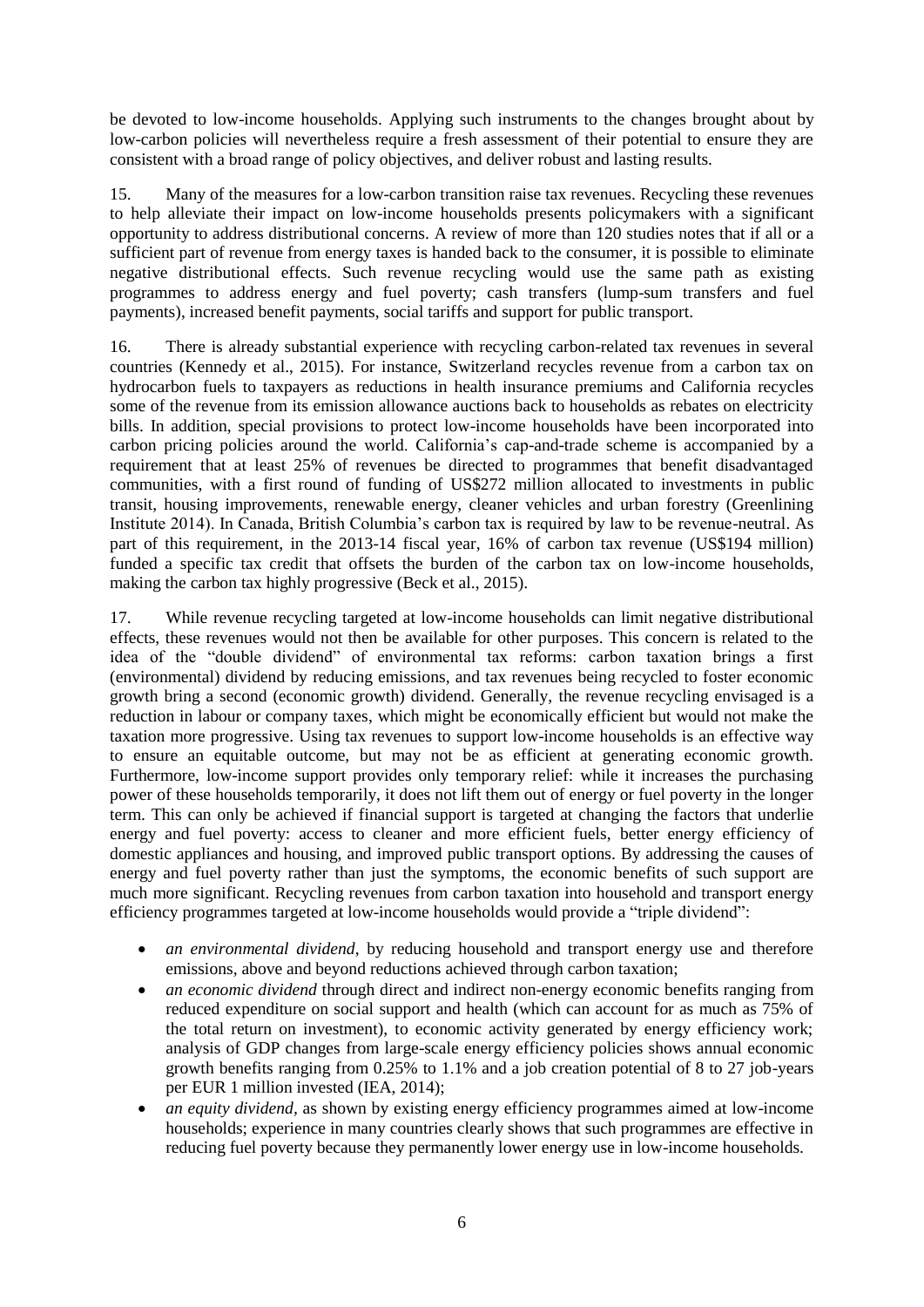## **1. Introduction**

18. The vast majority of governments around the globe (189 countries representing 96 percent of global greenhouse gas (GHG) emissions and 98 percent of the world's population) have committed to reducing their GHG emissions and adapting to climate change (World Bank, 2016). The urgent priority now is for governments to ensure implementation of these commitments, requiring sustained efforts to influence investment and consumption decisions made every day by firms and households.

19. Action for climate and growth needs to be inclusive. The success of the transition towards a low-carbon future depends on the costs and benefits being distributed across society in a fair and transparent manner, particularly in a context of rising inequality in a majority of G20 countries (OECD, 2015a). The public acceptability of low-carbon policy instruments partially depends on how distributional effects are addressed. Understanding the distributional effects of the low-carbon transition is essential for a better informed public debate and for the design of effective policies to counter negative distributional effects.

20. A substantial amount of work has been devoted to measures that could limit adverse distributional effects that could result from low-carbon policies: there is much to learn from bringing together what is already known about household energy and transport affordability, the distributional effects of energy and transport policies, and tools used to address these effects. From this knowledge base as well as the growing experience of G20 countries with carbon-related policies, it is possible to anticipate impacts on lower income households and identify good practice to prevent or manage distributional issues as the transition to a low-carbon economy progresses. This report provides an overview of research into the distributional and household effects of this transition and draws lessons from experience across the G20 addressing and limiting these effects.

## **2. Defining and measuring household distributional effects in G20 countries**

## *2.1 Household energy and transport costs*

21. For most countries and income groups, the average share of energy and transport costs in household budgets is large, with a broad spectrum of specific situations. For instance it can be as low as 5% for the top income quintile in the United States, while it can account for over half the income of some households such as the working poor in peri-urban areas, with an average of 22% for the lowest income quintile (Bureau of Labor Statistics, 2016).

22. For the so-called "base of the economic pyramid" households across G20 countries, energy (excluding transport) ranks third in household expenditure, behind food and housing, with the exception of India where it ranks second. Energy expenditure averages 10% of total expenditure for these households, with great variation in patterns of energy use, and between rural and urban areas (Hammond et al., 2007). In India it averages 12.2% and in Indonesia 8.8% (Bacon et al., 2010). In European countries, the poorest 20% of households spent an estimated 9% of their budget on domestic energy services in 2014 (European Commission, 2015).

23. Transport costs also represent a large share of household income in many G20 countries, often an average of 15% in advanced economies with high rates of car ownership such as Australia (ABS, 2011). Low-income households in such countries can be "forced" into car ownership they can ill afford, with transport representing as much as 50% of household expenditure (AIFS, 2011). In many other advanced and emerging economies where car ownership is lower, public transport expenditure typically averages 10% to 12% of income for poor households (Venter, 2011).

24. Affordability is a key concept in understanding how these costs translate into social and economic reality and how they affect development and welfare. In the context of carbon-related policies, it is essential to define and measure levels of and changes in both energy affordability and transport affordability. These related concepts are largely context-dependent and require a range of approaches to measurement.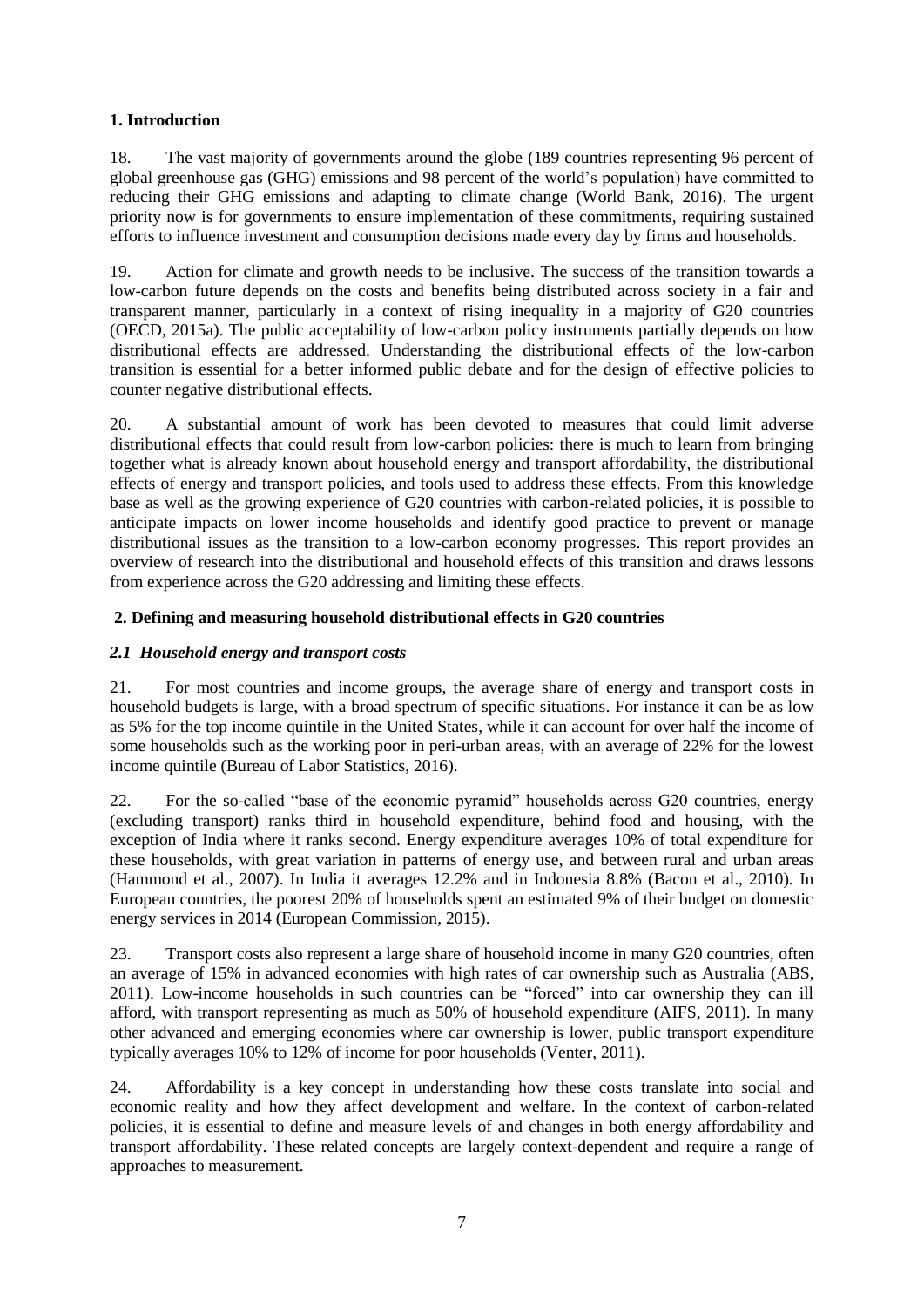## *2.2 Energy affordability*

25. An accepted definition of energy affordability is a household's ability to pay for necessary levels of energy consumption within normal spending patterns (Milne, 2004). There are two main terms that are commonly used to define low energy affordability: energy poverty and fuel poverty, which are determined not only by income levels but also by the broader socio-economic context. In both cases, low energy affordability has consequences that contribute to households finding themselves in a "poverty trap".

26. Energy poverty refers to situations where households lack access to modern energy services. This access is often physically limited: for instance even where national statistics show an electrification rate of over 90%, there are areas where connected households may not be able to use their electrical appliances or benefit from street lighting due to power outages and voltage fluctuation. Energy poverty then means that limited availability of modern energy services acts as a constraint on essential access to clean water, sanitation and healthcare, as well as efficient lightning, cooking, heating, transport and telecommunications. Indicators used by such organisations as the World Bank and the International Energy Agency measure energy poverty as outputs (e.g. access to electricity) rather than outcomes (e.g. electricity consumption and associated welfare gains) which are more difficult to estimate.

27. Fuel poverty refers to households which have access to modern services but cannot afford to make full use of them to the point where it affects their welfare: there is no physical constraint on access to energy services, but they are under-used, essentially for economic reasons. Such fuel poverty is often identified by its symptoms: low indoor temperatures leading to respiratory and cardiovascular diseases and mental stress; use of inappropriate sources of energy for heating, cooking and lighting with associated risks of accidents, fire and CO poisoning, and poor indoor air quality leading to respiratory problems, including asthma and allergies.

28. There is a continuing controversy over what constitutes energy poverty and how it differs from income poverty. Like income poverty, energy poverty can be defined by a threshold value needed to sustain life, but unlike income poverty, it is difficult to determine the minimum amount of energy needed for living. Household survey data from urban and rural India show that although energy consumption rises with income, at the lower end of the income profile, growth in energy consumption remains flat at first even as income rises because energy use beyond a basic level remains a luxury (Khandker et al., 2010). This translates into significant differences between income and energy poverty, particularly in rural areas, where some 57% of households are energy poor, when only 2% are income poor. For urban areas the energy poverty rate is 28%, compared with 20% that are income poor. The energy poverty line can therefore be defined as the threshold point at which energy consumption begins to rise with increases in household income.

29. An issue often debated in the literature on fuel poverty is whether it is a distinct problem or simply a manifestation of a more general poverty issue. Research shows a clear link between fuel poverty, poor housing conditions and low disposable income (Hill, 2012). Low energy affordability is also clearly related to high energy prices as well inadequate energy efficiency (for instance poor insulation and inefficient appliances). Nevertheless, getting the measure of fuel poverty is not straightforward: when looking at household energy use, it is not possible to know whether energy was purchased because the household could afford it, and how many sacrifices were made elsewhere in order to do so. What is known is that households face very different costs to achieve the same level of comfort, largely due to the varying energy efficiency of their homes and appliances. As a result, households living in or close to poverty face extra costs compared with wealthier households, notably for heating and refrigeration. These costs are largely outside the control of poorer households because of the investment required to reduce them.

30. There are three types of indicators for energy affordability (Heindl and Löschel, 2014):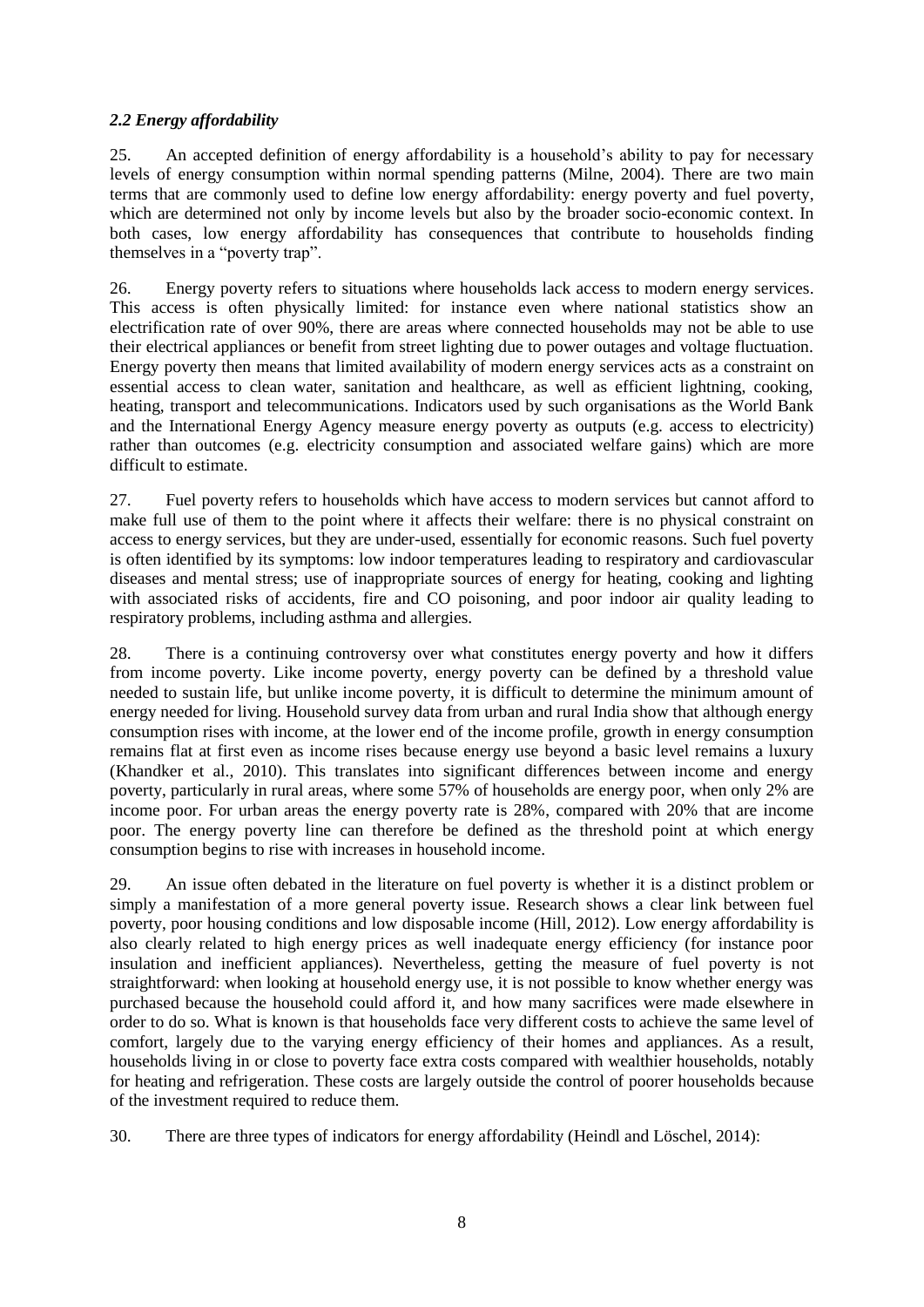- The TPC, which defines fuel poverty as spending over of 10% of disposable income on energy;
- The 2M, which considers adequate budgets for several groups of goods for different household types (an approach used to calculate social benefit entitlements in some countries) with fuel poverty occurring when expenditure exceeds twice the median fuel expenditure as a proportion of income;
- a third type of indicator which compares expenditure to the poverty line: the "Low-Income, High-Cost" (LIHC) indicator considers whether energy expenditure exceeds a median value and whether disposable income after energy expenditure is below the poverty line, while the "Low-Income, High-Cost-Share" (LIHCS) indicator considers the TPC value and whether disposable income after energy expenditure is below the poverty line.

31. These indicators are used for policy purposes in many G20 countries: for instance the 2M indicator is commonly used in the European Union, and the TPC is referred to in policymaking in most countries. The United Kingdom, where fuel poverty has been on the political agenda for several decades, used the TPC until 2013, when England moved to the LIHC because it better identifies households that face enduring affordability problems, for example due to a poorly insulated home (Hills, 2012). In France, the TPC and the LIHC indicators are used together (Bureau, 2011).

32. Researchers and policymakers are generally aware that these indicators have specific limitations when measuring the number of households facing fuel poverty and how this number changes as a result of energy price increases:

- indicators using income rather than expenditure do not take account of the fact that households may be saving or be savings-rich;
- a relative indicator of energy expenditure responds less strongly to energy price changes than one that uses a threshold value such as the TPC;
- the 2M does not account for the higher heating needs of some types of households (such as the elderly or the disabled, or families with young children);
- indicators that rely on a relative expenditure threshold such as the LIHC will not classify as fuel poor a household which spends nearly its entire income on energy, but whose overall spending on energy is below the median.

33. While the choice of indicator can significantly modify estimates of energy and fuel poverty, whatever the indicator used, an overview of studies on energy and fuel poverty points to large numbers of households facing energy affordability issues across G20 countries.

34. In 2016 there were an estimated 244 million people without access to electricity in India, 41 million in Indonesia and 8 million in South Africa (IEA, 2016a). In these countries, energy poverty is largely a rural problem: for instance in India 44% of rural households lack access to electricity, compared with only 7% of urban households. In China where electrification rates are high, energy poverty is usually taken to mean that solid fuels (dung, wood, charcoal or coal) are used for cooking (rather than liquid fuels or gas), often on primitive cooking stoves, with associated health risks due to indoor pollution. This is the case for just under half of Chinese households (accounting for 612.8 million people, of which 490 million live in rural areas), where these fuels are also generally used for heating. About 6% of households use only dung or wood, with wide regional variations (Tang and Liao, 2014). In Indonesia, some 156 million people, or 72% of the population, still rely on biomass as their primary fuel for cooking, and in Brazil the figure reaches 23 million people (13% of the population).

35. In many advanced economies the long‐ term incidence of fuel poverty ranges from 10% to 20% (with spikes during cold winters and when energy prices are high) with higher rates among lone parents and pensioner households. There are an estimated 150 million people in fuel poverty in the European Union alone, with the highest rates found in Southern, Central and Eastern Europe (Bouzarovski, 2013). Fuel poverty in Russia is also widespread, aggravated by the poor quality of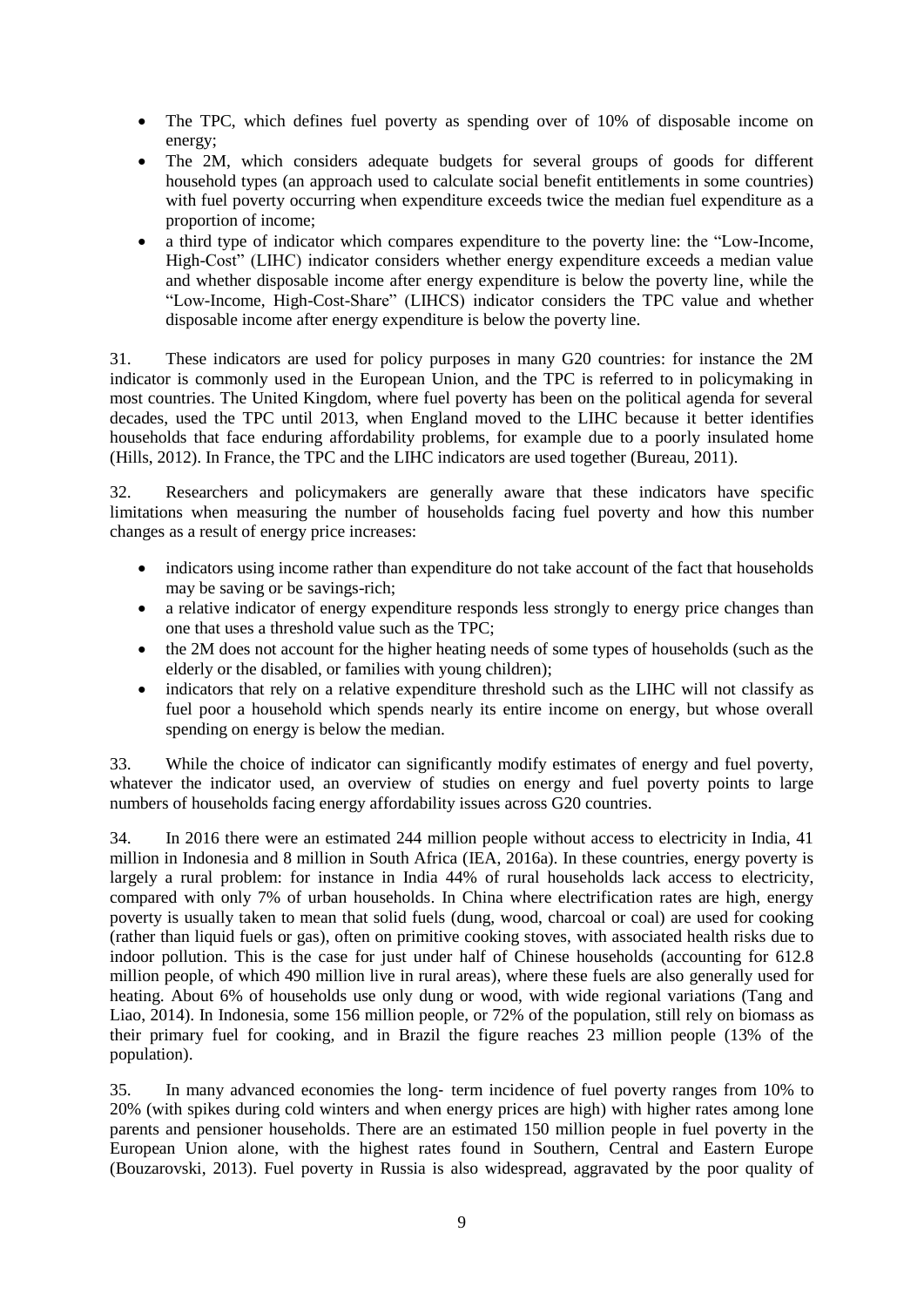housing (Zagrebina et al., 2011). In 2014, the number of households in fuel poverty in England was estimated at around 2.38 million, representing approximately 10.6% of all households (UK National Statistics, 2016). In France an estimated 3.1 million households are officially defined as fuel poor (OPE, 2015).

## *2.3 Transport affordability*

36. Accessibility is a key element in ensuring social sustainability. It can be defined as the ease of reaching goods, services, activities and destinations. Accessibility to opportunities such as employment, education, health and social activities plays an important role in the well-being of both urban and rural populations. Transport generally represents a large share of household expenditure and providing transport facilities requires significant public resources, the allocation of which involves tradeoffs between different equity objectives (Littman, 2002):

- horizontal equity concerns individuals and groups considered equal in ability and need who should receive equal shares of resources, bear equal costs, and in other ways be treated the same. It means that transport policies should avoid favouring one individual or group over others and that consumers should "get what they pay for and pay for what they get" in fees and taxes;
- vertical equity, also referred to as social inclusion, concerns individuals and groups that differ by income or social class. By this definition, transport policies are equitable if they favour economically and socially disadvantaged groups in order to compensate for overall inequities.

37. These approaches often overlap or conflict. For example, horizontal equity requires that users bear the costs of their transport services, but vertical equity often results in subsidies to improve accessibility for the disabled, the elderly, students and families with young children.

38. The affordability of transport is central to the lives of low-income households across G20 countries and is directly relevant to transport and urban planning policies. Yet transport affordability has attracted less policy and research attention than fuel poverty, despite the fact that lower-income populations suffer more from restricted transport options and travel under worse conditions (in terms of safety, security, reliability and comfort). The affordability definitions used for energy cannot be transferred to transport, as travel needs are highly individualised and context-specific, and it is difficult to define what transport is "required". For instance in South Africa the TPC indicator is applied to evaluate transport affordability but has been found to be inadequate because of the wide variation in consumption trade-offs between households in different locations (Venter, 2011). This complicates the identification of households actually spending disproportionate amounts on their transport and therefore likely to be under-spending in other essential areas.

39. A variety of concepts are used to grasp the many facets of transport poverty, which affects both car owning and zero-car households in different ways. For instance in countries where car ownership is high and vital for accessibility, transport affordability indexes have been developed to track household transport costs. In urban areas public transport affordability indices measure the impact of transport costs on income. Such indices can be a simple ratio of expenditure over income, or more complex indices that also take into account housing costs since these are directly relevant to transport expenditure options (Guerra and Kirschen, 2016). For instance in many cities it is the periurban households that incur the highest combined housing and transport costs, putting other items of expenditure (health, education or home-ownership) out of reach.

40. Nevertheless these indicators do not reflect the situation of low-income households that curtail the number of trips that they make, are forced to walk or cycle long distances (options that do not incur a direct cost), or live in undesirable locations to minimise transport costs (Carruthers et al., 2005). In South Africa for instance, more than half the poorest people walk long distances to work because other transport options are beyond their means (Venter, 2011).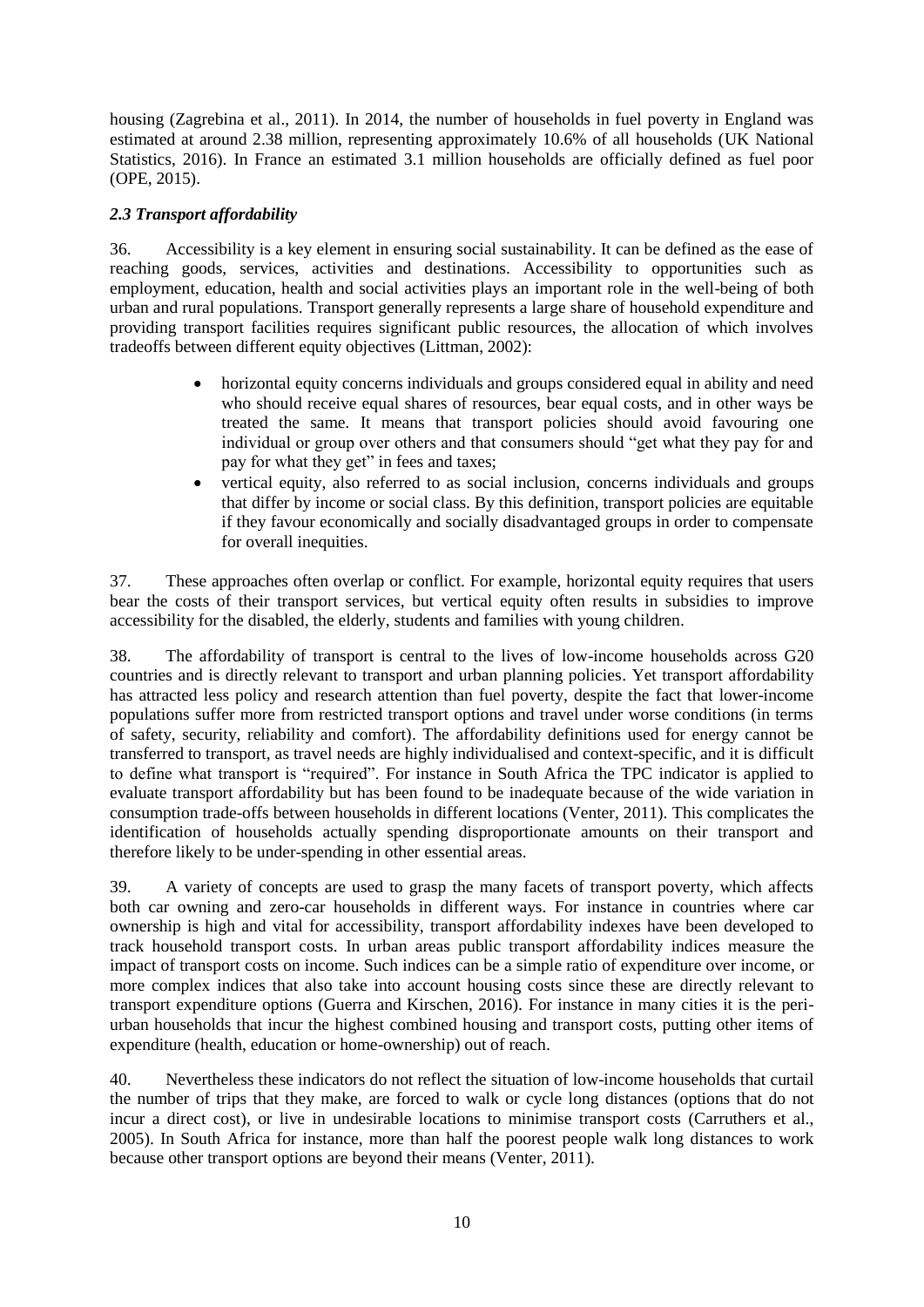41. Recent research estimated that in 2014, 9.2% of UK households (i.e. 2.5 million households) were in car-related economic stress, defined as having to curtail spending in other areas in order to be able to own and run a car (Mattioli, 2016). Both the geographical and social characteristics of carrelated economic stress are important, with certain types of households (e.g. the working poor) and certain areas (peri-urban and rural) being more vulnerable. The number of households finding it difficult to afford transport across G20 countries is likely to be much higher than this, as it would include those unable to afford a car and those struggling with the cost of public transport.

#### **3. Overview of low-carbon policy instruments with potential distributional effects**

#### *3.1 Energy, transport and carbon taxation*

42. Some climate change policy instruments are meant to re-direct energy use and choices. They therefore have the potential to affect household spending and impact the affordability of energy and transport services. There is strong evidence that taxation is one of the most cost-effective ways to integrate the costs of environmental damage and change behaviour in the transition to a low-carbon economy. By the end of 2016, about 100 countries (accounting for 58 percent of global GHG emissions) were considering carbon taxation, though a much smaller number had introduced carbon taxation or emission trading schemes (Institute of Climate Economics, 2016, and World Bank, 2016).

43. A systematic analysis of effective tax rates on energy use in 41 countries taxation (OECD countries taken together with Argentina, Brazil, China, India, Indonesia, Russia and South Africa accounting for 80% of global energy use and 84% of carbon emissions in 2009) shows that, with very few exceptions, taxes on energy use do not fully reflect its negative environmental side-effects (OECD, 2015b). The economy-wide level of energy taxation ranges from just over EUR 0 per GJ in Indonesia and Russia to EUR 6.58 per GJ in Luxembourg. Countries with higher per capita GDP tend to tax energy use at higher effective rates, which correlate with lower carbon intensity. Taxes on transport energy are consistently higher than those on other types of energy use. Oil products are taxed more frequently and heavily than other fuels. Taxes on natural gas are usually lower than on oil products, and those on coal are often low or zero.

44. This overview of 41 countries also calculates an effective carbon rate (ECR) by converting current energy taxes (including explicit carbon taxes and emission trading schemes) into  $CO<sub>2</sub>$ equivalent taxes. Because of their limited coverage and low rates, explicit carbon taxation and emission trading schemes currently contribute only modestly to ECRs, which are primarily driven by excise taxes on energy. Some 90% of emissions are priced below the low-end estimate of the climate cost of  $CO_2$  emissions, taken as EUR 30 per tonne, with 70% of  $CO_2$ -emissions priced below EUR 5, implying there is hardly any policy-driven price incentive to reduce these emissions.

45. Road fuel taxes often represent a large share of the end-use price and are an important source of government revenue: for instance in EU countries they account for about 80% of revenue from excise duty on energy (NERA, 2014). In some countries, they are earmarked (at least partially) for transport infrastructure investment and can be seen as a type of user charge. Taxes on vehicles serve a range of policy roles, notably environmental, though differentiation of rates according to vehicle characteristics. Purchase taxes (also called registration taxes) for new cars are common and can represent a significant share of the vehicle purchase price in some countries. Purchase taxes that are differentiated according to fuel types and emission levels have been shown empirically to have substantial effects on vehicle purchase decisions, though it has proven difficult to forecast the effects of specific policies. Vehicle ownership taxes can also be differentiated by fuel type, weight and emissions, including  $CO<sub>2</sub>$  emissions. While increasing the ownership tax has no immediate effect on  $CO<sub>2</sub>$  emissions, it can reduce emissions in the long-run if a  $CO<sub>2</sub>$ -differentiated ownership tax makes car buyers choose more fuel efficient cars.

## *3.2 Subsidy and pricing reform*

46. Non-tax instruments have an impact on household end-use energy prices and are therefore relevant to the shift towards a low-carbon economy. Altering energy prices through price regulation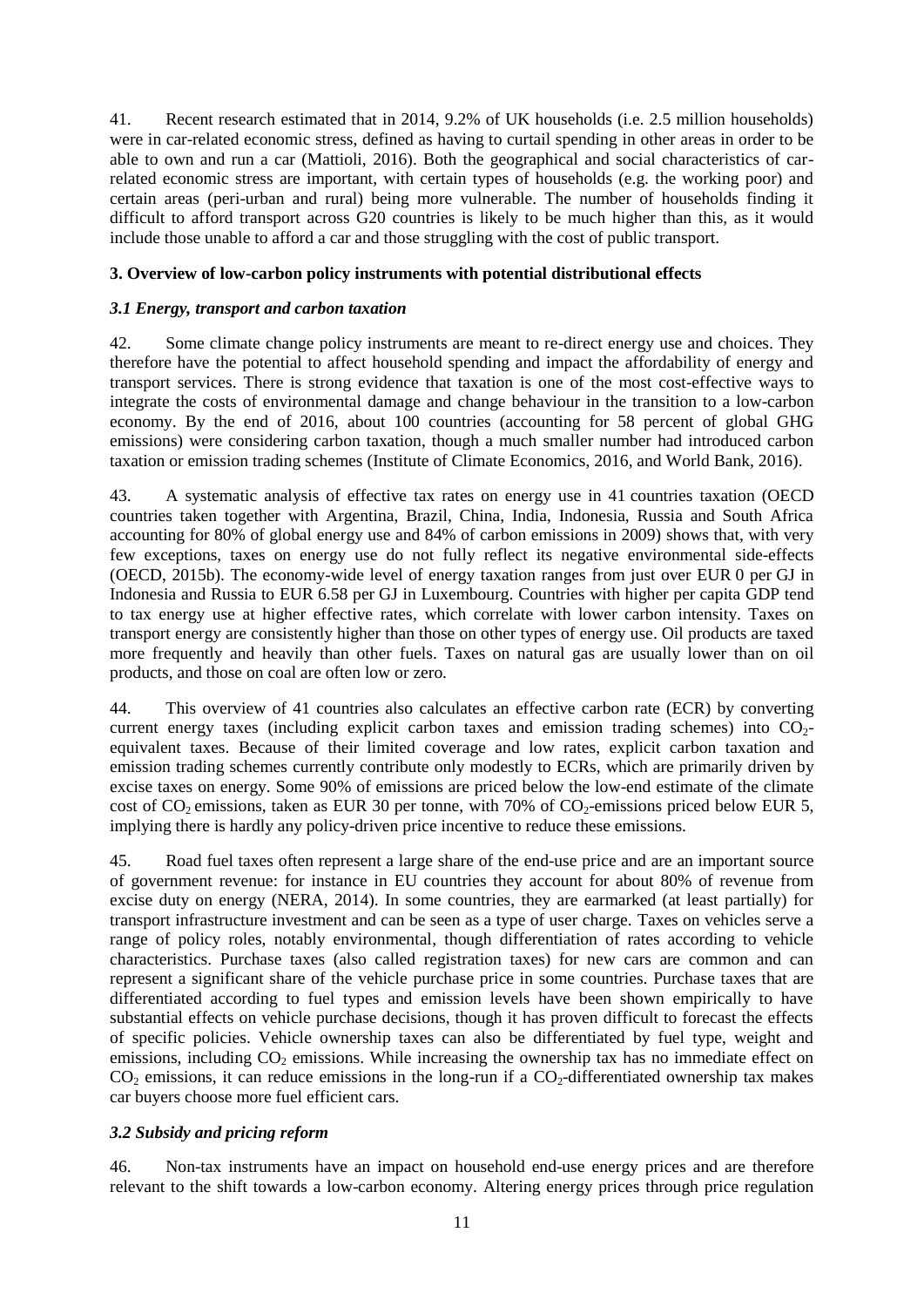can be motivated by policies that seek to limit or avoid abuses of market power, and also by a political choice to keep prices below market levels or production costs. Price regulation can take the form of regulation, price freezes and direct price controls.

47. Net subsidies for energy production and use can be motivated by concerns over competitiveness or inflation, or a broader objective of stimulating economic development, or poverty alleviation. Consumption subsidies can take the form of subsidies to energy providers, so that households pay tariffs below the cost recovery level. They can also be provided as direct subsidies to end-users. They are a significant burden on government budgets, particularly when international prices rise, and can lead to overconsumption by end-users. For instance energy subsidies in Indonesia represented 2.5% of GDP in 2010 (Olivier et al., 2013).

48. The need to phase out inefficient fossil fuel subsidies has been recognised in the OECD's Declaration on Green Growth that 42 countries have signed, and by the G20 leaders (G20, 2009). A significant amount of support is provided through tax reductions in or exemptions from energy taxes, so that subsidy reform is closely linked to the taxation changes that will be necessary to support the transition towards a low-carbon economy. A country where producer prices are in line with production costs and which does not levy taxes on energy use may send stronger environmental price signals to end-users than a country which does levy taxes on energy use but adds them to producer prices that are well below marginal production costs (OECD, 2015c).

## *3.3 Support for renewable and low-carbon energy*

49. Decarbonising the electricity sector is at the heart of the low-carbon transition. The central issue is the capital-intensive investment needed in generation and transmission to increase the share of renewable and zero-carbon sources which can be more expensive than traditional forms of electricity production. Many countries have adopted ambitious targets for generation based on renewable energy and introduced measures to support their development, notably advantageous feed-in tariffs (FIT) which have proven to be effective in stimulating rapid and large-scale development of new and renewable energy. Some form of FIT is currently applied in about 70 countries (Cox and Esterly, 2016). Any additional costs are either covered by government incentives provided to utilities (as is the case in the United States for instance) and therefore funded by taxpayers, or passed on to consumers, sometimes through a surcharge added to energy bills. These surcharges have similar distributional effects to energy taxes. For instance, renewable electricity generation subsidies in Germany are financed by a surcharge that represents about 20% of the average residential retail tariff (Mormann et al., 2014). China has consistently set targets for increasing renewable electricity generation in fiveyear energy plans, notably through the development of wind power. Since the enactment of the Renewable Energy Law in 2006, this growth has been primarily funded through a national surcharge on electricity consumption added to the price of each kWh of electricity sold through the grid.

50. Global subsidies for biofuels were estimated to have reached US\$ 23 billion in 2014, with biofuels providing about 4% of transport fuel (IEA, 2016b). Double-digit global production growth observed pre-2010 has slowed to a modest 2%. While support for biofuels remains a carbon reduction policy option, the lifecycle GHG performance of biofuels is under scrutiny with many countries adding sustainability criteria to biofuels policies. Biofuel subsidies have been funded by taxpayers through government subsidies with no impact on pump prices for households. There has been concern that substitution of agricultural land to produce biofuels rather than food was causing an increase in food prices and bringing hardship for vulnerable groups notably in developing and emerging economies. Recent studies on this topic assessing plausible futures for agricultural markets, large-scale biofuels use and global food security are contradictory and the distributional effects of biofuel support cannot be identified precisely (OECD, 2015b).

## *3.4 Energy efficiency programmes*

51. Global investment in energy efficiency in buildings (including envelope, heating and cooling, appliances and lighting) was estimated at UDS 388 billion in 2015 (IEA, 2016c). There is considerable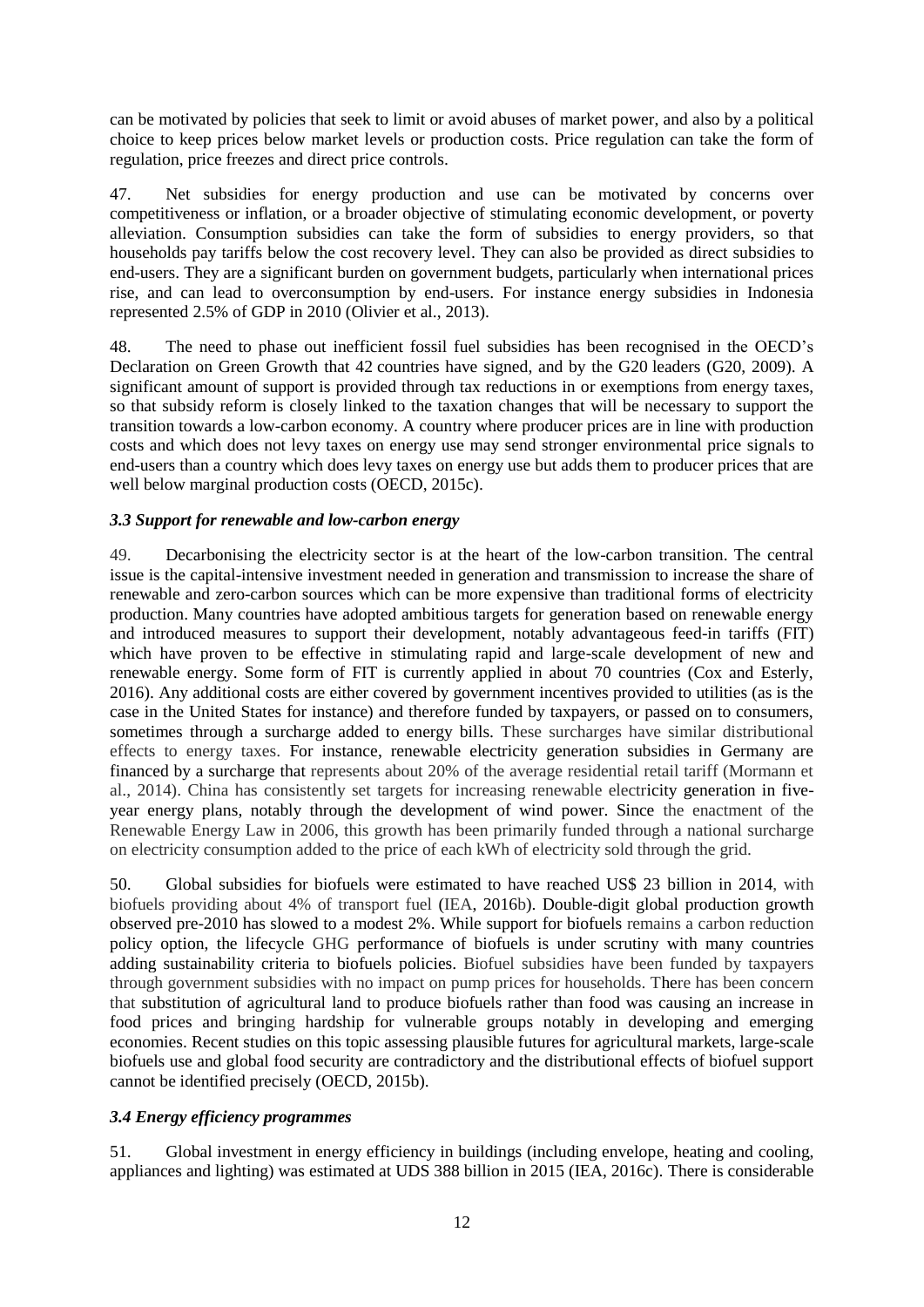experience in G20 countries with household energy efficiency programmes that have brought substantial energy savings and emission reductions under a great variety of economic, climatic and social conditions. Despite a long term trend towards reliance on market-based approaches and regulations, many programmes have involved financial support. Distributional effects are not negligible in that (as is the case with many support programmes) these programmes can turn out to benefit higher rather lower income households. In addition, low-income households face specific financial and social barriers to energy efficiency that mean that they often live in less energy efficient homes and use less efficient appliances. The existence of these issues is widely recognised which is why many countries have designed energy efficiency programmes and policies aimed specifically at low-income households.

52. Financial support for energy efficiency at household level often takes the form of tax rebates and credits. These can only benefit households that earn enough income to pay the taxes from which they can claim the rebate or credit. Energy efficiency investments require some form of upfront investment, and subsidised loans and grants are meant to address the issue of the capital outlay needed, but lower income households may not be able to access even part of the cash needed. In addition, they generally live in rented accommodation and change dwellings more frequently than middle income households. This means that even when programmes target landlords, lower income households may not be in position to benefit from housing quality improvements. These limitations hold true not only for major investments such as wall insulation or window retrofitting, but also for energy efficient domestic appliances, which are still more expensive than standard appliances. Furthermore, lower income households often use second-hand appliances which are less energy efficient. In the case of refrigerators for instance, the energy consumption difference between an old inefficient model and a new top-rated efficient model can be as much as 30%, which can represent a considerable share of household expenditure considering that a refrigerator is often the most energy intensive household appliance, accounting for as much as 25% of a low-income household electricity bill.

53. Though energy prices and taxes are the focus of much of the concern about the distributional effects of policy changes because of their visible effect on energy prices and expenditure, many other policies can directly or indirectly affect household energy use patterns. Prescriptive energy efficiency standards and labelling (EESL) programmes applied to dwellings, appliances and vehicles have played a central part in improving energy efficiency over several decades and are indispensable to the lowcarbon transition that lies ahead. They are in place in at least 80 countries around the world. Over the last ten years alone in advanced and major emerging economies appliance EESL have seen improvements ranging from 16% for refrigerators to 23% for room air conditioners (IEA, 2016c). Based on evidence from a wide cross-section of countries, the energy efficiency of major appliances has increased at more than three times the underlying rate of technology improvement (IEA, 2017). One-off improvements of more than 30% have been observed when new EESL programmes are introduced into a market where few energy efficiency programmes had existed previously (Molenbroek et al., 2015).

#### *3.5 Transport planning and management*

54. Current transport systems rely largely on fossil fuels and impose high environmental costs, particularly in urban settings. There is a widespread consensus that policy intervention is needed to provide more energy-efficient and less carbon-intensive mobility. Many of these issues are currently addressed through energy and vehicle taxation and standards. There are also pricing measures that are particularly relevant to households, notably with respect to public transport and transport demand management. While public transport subsidies can be found in all G20 countries, pricing of scarce road capacity is still limited to parking charges (which are significant in some cities) and a few road congestion charge schemes. Fundamentally, sustainable transport policies depend on integrated urban and transport planning to ensure that the impact of property development on transport demand is properly accounted for, and that environmental and equity concerns are considered alongside economic development priorities.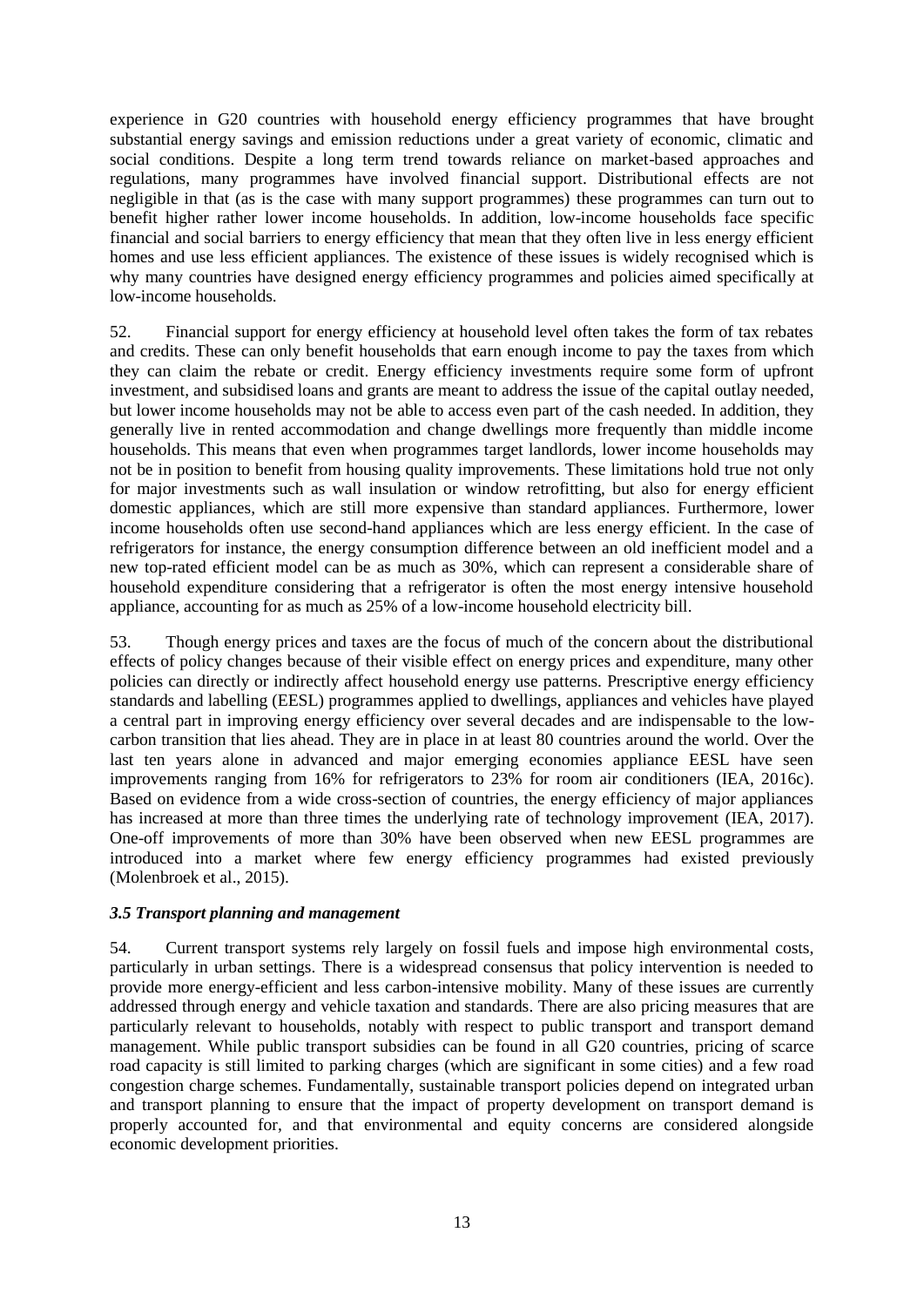## **4. Findings from studies of distributional effects**

### *4.1 Overview*

55. The work that has gone into defining and measuring energy affordability has been applied in a broad range of modelling and empirical studies of the distributional effects of energy policy measures across G20 countries. Many concentrate on the impact of a single measure on expenditure and income, with many focusing on the impact of a change in energy prices for different socio-economic groups. Empirical evidence regarding the distributional effects of environmental taxation is often based on static analysis, which does not take into account behavioural changes. When the price of a commodity is increased by a tax, consumers normally reduce their consumption of the commodity (depending on the availability of substitutes), with behavioural changes reflected in price elasticities which measure short-term adjustment as well as longer term shifts. Few studies consider not only effects on expenditure and income but examine impacts on household welfare, mobility, health and social exclusion, which are more difficult to quantify.

56. The distributional effect of a tax on different socio-economic groups is usually assessed according to whether a tax or price change can be considered progressive, regressive or neutral. For instance in the case of an energy tax, if the portion of household income or expenditure devoted to the tax rises as income rises, then the tax is progressive, whereas if those on lower incomes are devoting larger portions of their income or expenditure to the tax than those on higher incomes, then it is regressive. An overview of the distributional effects of consumption taxes in 20 OECD countries shows that excise tax burdens are almost always regressive when measured as a percentage of income, and in most cases are either regressive or neutral when measured as a percentage of expenditure (OECD and Korean Institute of Public Finance, 2014). In interpreting these results, the report argues that an income-base approach may be of particular interest in analysing the immediate distributional effects of consumption taxes, especially if household consumption patterns are not strongly affected by borrowing and saving, while an expenditure-based approach will provide a more reliable measure of lifetime distributional effects.

57. A recent review of work addressing the social implications of green growth found over 120 studies worldwide, including many empirical studies that considered the ex-post distributional effect of low-carbon policy measures (Heindl and Löschel, 2014). Most modelling studies rely on economic micro-simulation which, providing data are available, produces a higher degree of detail than computable general equilibrium or input-output models.

58. There are several areas where research is lacking: the indirect impact of carbon policies is not fully covered, since prices changes in non-energy goods due to increases in energy-related taxes are not modelled. Also much of the early efforts to identify distributional effects focused on the transport sector, with a research bias towards car owning households in advanced economies. At a time when there is a trend away from car use in some cities (for instance in Europe) while car ownership is increasing rapidly in others (notably in emerging economies), a broader range of situations needs to be examined and impacts on public transport costs more fully assessed.

#### *4.2 Distributional effects of measures relating to domestic energy use*

59. Domestic energy consumption covers very different end-uses (heating, cooking, lighting, cooling and domestic appliances) and energy forms (liquid fuels such as kerosene, solid fuels such as biomass and coal, as well as metered gas and electricity) in different climates and geographical locations. There are nevertheless some common factors that detailed studies of the distributional effect of energy taxation have been able to pinpoint: distributional effects measured as a percentage of income across income deciles are more regressive (or less progressive) than when measured as a share of expenditure, while results measured as a percentage of income across expenditure deciles are less regressive (or more progressive) than when measured as a share of expenditure. As is the case with calculating energy affordability indicators, the borrowing and saving behaviour of households has a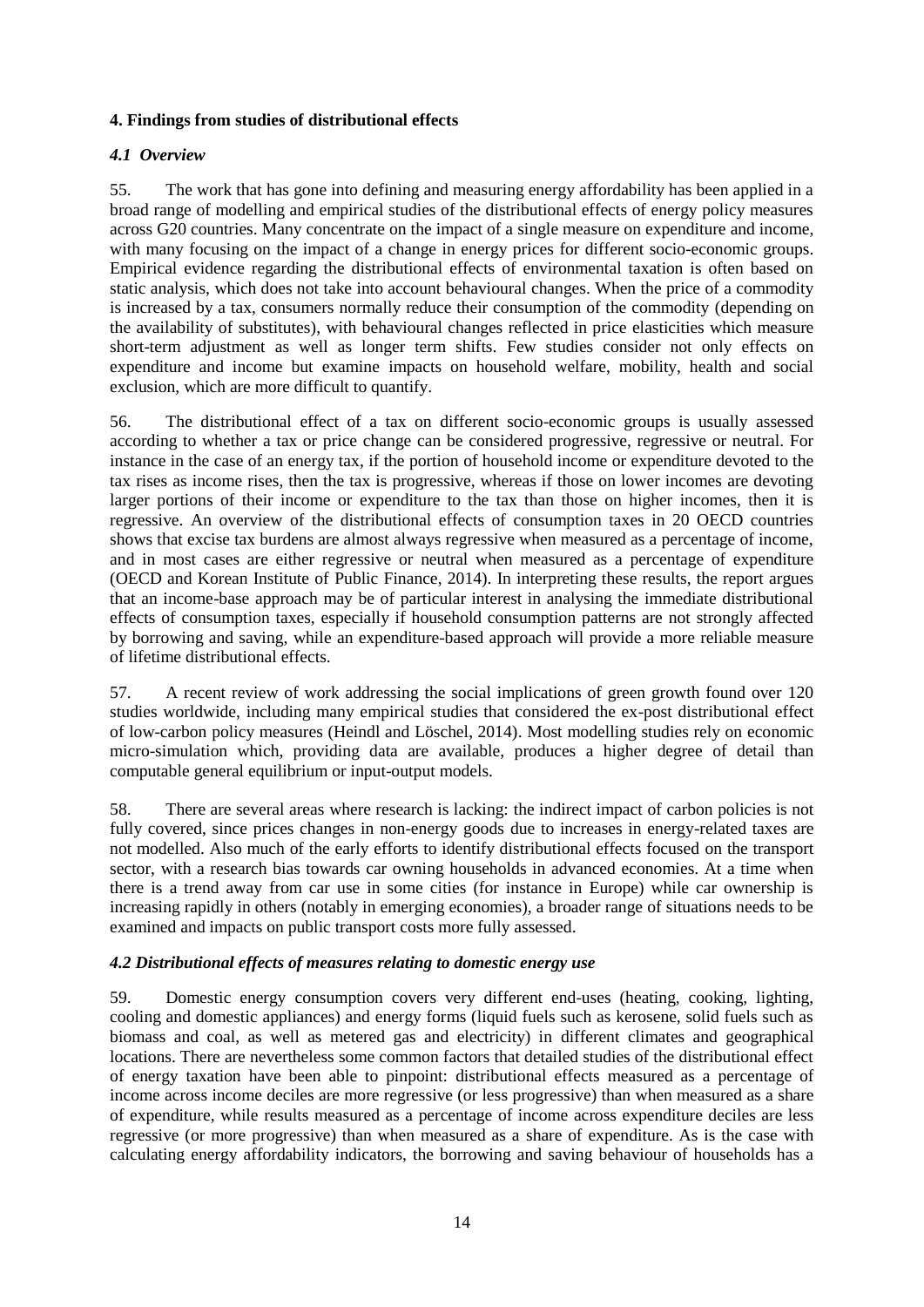strong impact on the outcome of distributional effects so that both income and expenditure need to be considered.

60. To achieve maximum emission reduction potential, carbon taxes would need to target energy uses that show most elasticity, whereas revenue raising would prioritise those energy uses that are most inelastic. Elasticities are therefore an important consideration in the design of taxes because they have major implications for environmental effectiveness as well as revenue recycling. Elasticities are also a key determinant in energy affordability and therefore distributional and household effects.

61. Using a range of indicators, a recent OECD study found that there is no clear relationship between energy affordability and average energy prices across countries (OECD, 2016). This points to households adjusting to higher energy prices over time by reducing their energy use. The extensive literature on energy price elasticities indeed shows that demand falls as prices rise, although not always enough to keep expenditure constant (Espey and Espey, 2004). Meta-studies suggest mean estimates of price elasticities close to one, although there is much variation depending on method and data. Studies that control for many, potentially endogenous, factors or rely mainly on variation across short time horizons typically find lower estimates than studies that rely on cross-sectional studies and control only for factors that are not endogenous in the long-term, when the results reflect a long-run equilibrium that includes all the adjustment that has taken place. Controlling for some endogenous factors, such as appliance energy efficiency, implies also estimating a short-term elasticity. It is plausible that higher energy prices reduce energy demand by almost enough to keep expenditures constant over the long run. Should higher energy prices also increase wages, the reductions in energy demand needed to keep energy expenditure as a share of income constant are accordingly lower. These findings do not imply that energy taxes and prices can be increased without affecting households at all; in fact adjustment costs can be large. Furthermore, energy affordability indicators do not fully measure the impact of energy prices on household welfare or well-being.

62. Moving away from wood and other traditional fuels increases vulnerability to price fluctuations, notably for products such as kerosene and LPG which are used for cooking in countries such as India, Brazil and South Africa. Studies show that price elasticities for commercial fuels used for cooking are generally high in these countries (Kohlin and Gundimeda, 2008). For kerosene, elasticity depends on the use: urban households use kerosene only as a cooking fuel, while 35% of rural households also use it for lighting. As a result, demand for kerosene is responsive to price especially in rural areas, with elasticities ranging from -0.7 for the rural rich to -0.5 for middle-income households, while a tax on kerosene used for cooking is regressive in both urban and rural areas (Datta, 2008). In China, differences between urban and rural areas also play a large part in distributional effects; carbon taxation on all fuels would likely affect urban households the most, while distributional effects in rural areas would be moderate (Cao, 2009). In the case of India, the elasticity of gas is close to unity, ranging from -0.92 for the urban rich to -1.05 for the urban poor (Komives et al., 2009). A tax on gas for cooking is found to be strongly progressive in rural areas though it is regressive for urban middle-expenditure groups. The findings of a survey of studies of the distributional effects of subsidy reform are also relevant in this respect; a survey of single-country modelling found that it is usually low-income urban households who depend on commercial fuels that are most affected. The poorest in rural areas would be little affected by fossil-fuel subsidy reform as they utilise non-commercial fuels (Ellis, 2010).

63. In a recent review of 120 studies, some regressivity was found for taxes on heating fuels in many countries while taxes on electricity are found to be regressive in all countries analysed (OECD and Korean Institute of Public Finance, 2014). A detailed study of the distributional impact of hypothetical carbon taxes in Russia found them to be clearly regressive, especially for coal, electricity and gas, because poorer households spend more on these energy forms than richer households, which spend more on petroleum products (due to higher car ownership and use) (Orlov, 2012). In addition there are other important, non-price variables to take into account. For instance, for many households, the demand for heating is highly correlated with the characteristics of dwellings, but demand for electricity is driven by household composition.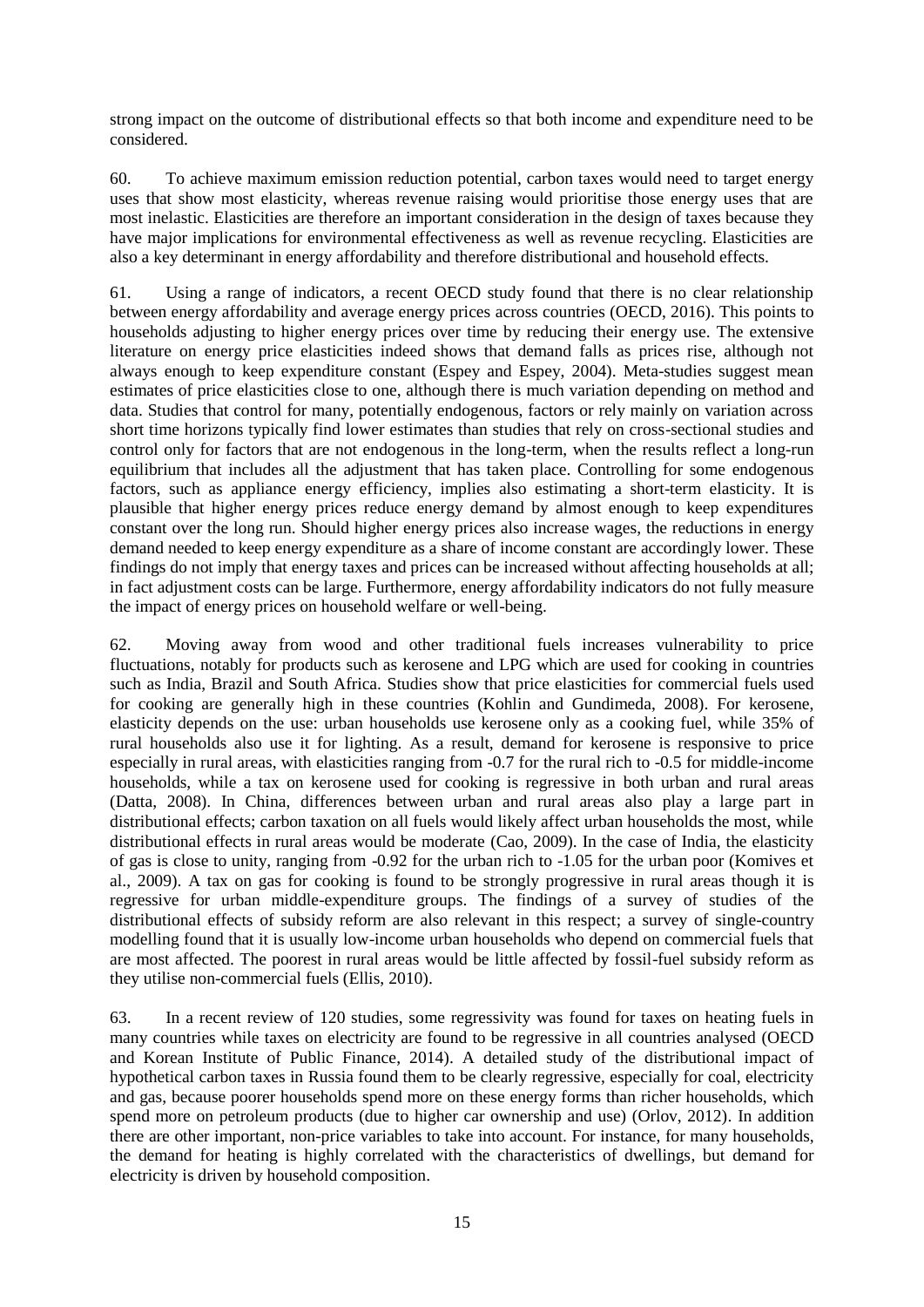64. Prescriptive EESL schemes aim to decrease operating costs and make energy bills more affordable for consumers. Energy prices, product prices, disposable income levels and usage patterns combine to influence the life-cycle costs and benefits of these schemes. In countries with low energy prices, the efficiency level at which least life-cycle cost is achieved will be lower than in countries with higher energy prices because the economic value of each unit of energy saved is lower. With several decades of experience in implementing EESL, policymakers are well aware of the potential distributional effects of tightening and extending standards. Costs to end-users are generally examined in detail prior to their implementation and affordability is already a key consideration in setting EESL requirements: for instance the United States and EU Member countries explicitly take this consideration into account, ensuring that requirements are set at the levels that impose the least lifecycle costs for the average end-user, and a similar approach is applied in China.

65. There is little empirical evidence of significant product price increases from EESL: a recent international overview of relevant empirical work found little evidence of product price increases, and significant evidence of reduced lifecycle costs and substantial net savings for end-users over the full product lifetime (European Commission, 2015). While EESL programmes may have caused small changes in prices at the initial implementation of new energy efficiency standards, they appear to have had little long-term impact on appliance price trends (Hollander and Roser, 2012). Few affordability problems are anticipated for products produced for global markets and integrating existing EELS, notably consumer electronics, and information and communication technology goods. Products whose costs are strongly linked to material costs, such as electric motors, LEDs or transformers, could see some cost increase from additional material requirements. Locally tailored products of relatively small production volumes may also see larger price increases. Affordability issues are most likely in countries with low energy prices and low disposable incomes.

66. In some cases, the reduced energy costs resulting from EESL programmes may be used by householders and companies to purchase additional energy services (this is known as the rebound effect). In advanced economies, this is likely to be limited to heating and cooling, and to a lesser extent lighting, mainly in low-income households. In many cases, this increased comfort level may be an intended outcome of EESL programmes, especially those targeted at low-income households. Even when a rebound effect has been found to occur, EESL programmes have still demonstrated a net energy saving and overall cost-effectiveness (Gillingham et al., 2014).

## *4.3 Distributional effects of transport-related measures*

67. There is an extensive literature on the equity effects of transport-related prices and taxes. Research has focused almost exclusively on direct effects on household income, expenditure and affordability. Indirect impacts such as transitional effects on various markets (for instance used cars) as well changing property prices have been little studied (Fullerton, 2011).

68. The perception that fuel taxes are regressive can be traced back to studies using US gasoline consumption data (Poterba, 1991). However, the United States has specific characteristics, including high average income, high car ownership rates (even for households in lowest income quintile, it averages 0.9) and long commuting distances with limited public transport options (Bureau of Labor Statistics, 2016). A review of relevant work from over two dozen countries concludes that while these taxes can be regressive in some high-income countries, transport fuel taxation is generally progressive, particularly in low-income countries (Kosonen, 2012). Taxes on gasoline in particular are more progressive as average national income decreases (Sterner 2012, and Flues and Thomas, 2015). In low-income countries such as India, taxes on transport fuels are generally considered to be highly progressive in both urban and rural areas (Datta, 2008).

69. Transport fuel taxes will directly affect car-owners, while zero-car households can also be affected to some extent if price increases are passed on to public transport fares, though most studies do not consider this indirect distributional effect. In many emerging economies, few low-income households own a car: for instance in Indonesia car ownership averages 7% nationally and less than 1% for low-income families (Oxford Business Group, 2015). It is also lower for these groups in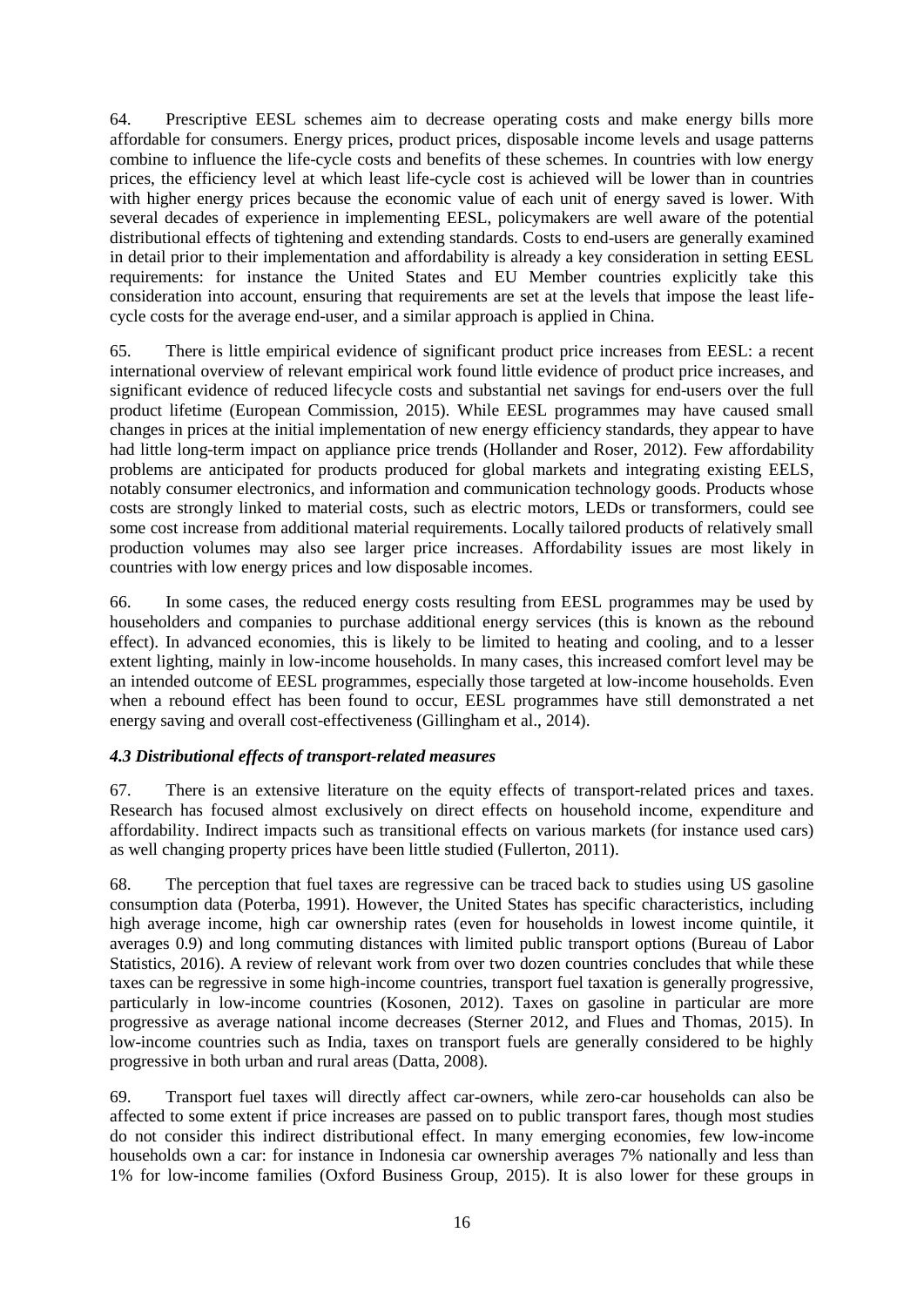advanced economies: for instance only a third of the lowest spending 10% of households own cars in the United Kingdom, compared with 77% of those on middle incomes (Department of Transport, 2016). In addition, for households that do own cars, mileage tends to be considerably lower for poorer households. This explains why numerous studies find it is middle-income households that are most affected by fuel price increases (Santos and Catchesides, 2005). This has been shown to be the case in a range of countries, notably a number of European countries, as well as South Africa (Slunge and Sterner, 2012) and Mexico (Sterner and Lozada, 2012).

70. There are fewer studies of geographic distributional effects, though research that distinguishes between urban and peri-urban/rural households suggests that welfare losses are substantially lower in urban areas. In most G20 countries, decades of urbanisation have depopulated and impoverished parts of the countryside. Many countries have as a result implemented regional policies aimed at supporting rural, sparsely populated and remote areas, and addressing associated distributional issues. An analysis of the extent to which such areas are actually worse affected by increases in fuel and vehicle taxes needs to distinguish rural vs. urban areas, as well as metropolitan areas vs. medium/small urban areas, and central vs. remote areas. There are also differences in lifecycle groups that are largely unrelated to income levels and physical isolation: groups that generally have the highest car use (middle-aged couples with children) drive between two and three times more than the groups with the lowest car use (the young without children or without a partner), especially in large cities.

71. A recent Swedish study that is relevant to many advanced countries as well as a number of emerging countries examines the distributional effects of an increase of fuel tax, a kilometre tax and a CO<sub>2</sub>-differentiated vehicle ownership and car purchase tax with respect to income, lifecycle group and location (Eliasson et al*.*, 2016). All the taxes are found to be progressive over most of the income distribution, and slightly regressive if the highest and lowest incomes are included. In fact these tax increases are clearly regressive for lower income groups.

72. The degree of adaptation to price changes can be assessed by studying elasticities, notably country-specific and individual elasticities for each income decile. A meta-analysis shows that while there are significant cross-country differences, poorer households in all countries respond more to price increases, which reduces regressivity, especially in the long run (Goodwin et al., 2004). For instance in the case of India, while transport fuels have been found to be inelastic in the short run, demand responds to price changes in the long run with elasticities ranging from -0.84 to -0.42 (Sterner, 2007, and Ramanathan and Geetha, 1998, respectively). How these households respond to price increases depends on how they trade expenditure across a range of goods and services. For instance in India, surveys conducted amongst low-income residents of Pune and Delhi show that poor households trade items to balance their budget, with the exception of education expenditure (Darshini et al., 2013). In many high-income countries where transportation expenditure is highest as a portion of net (after tax) income for lower-income car owners, households are also trading accessibility against other factors, with a choice between cheaper suburban housing with higher transportation costs, and more costly urban housing with lower transportation costs.

73. Differences in the regressivity of transport fuel taxes can also be related to the quality of public transport. Good public transport could make a private car less of a daily necessity and more of a luxury good, the use of which would increase strongly with income level, making any increases in transport fuel taxes progressive rather than regressive. This finding is illustrated using micro-level survey data and estimated short-run and long-run fuel demand elasticities to examine the distributional effects of China's 2009 fuel tax reform, which showed the increase in fuel prices to be strongly progressive in cities where public transport availability was good (Cao, 2009).

74. Insight into the distributional effect of energy price changes is also provided by studies of subsidy reform which simulate the impact of increasing the price of gasoline and diesel. For instance in the case of Indonesia the reform is found to be strongly progressive, with higher income households experiencing a greater decline in welfare than lower income households, the reason being that higher income households tend to spend more intensively on vehicle fuel (Yusuff et al., 2011). It should be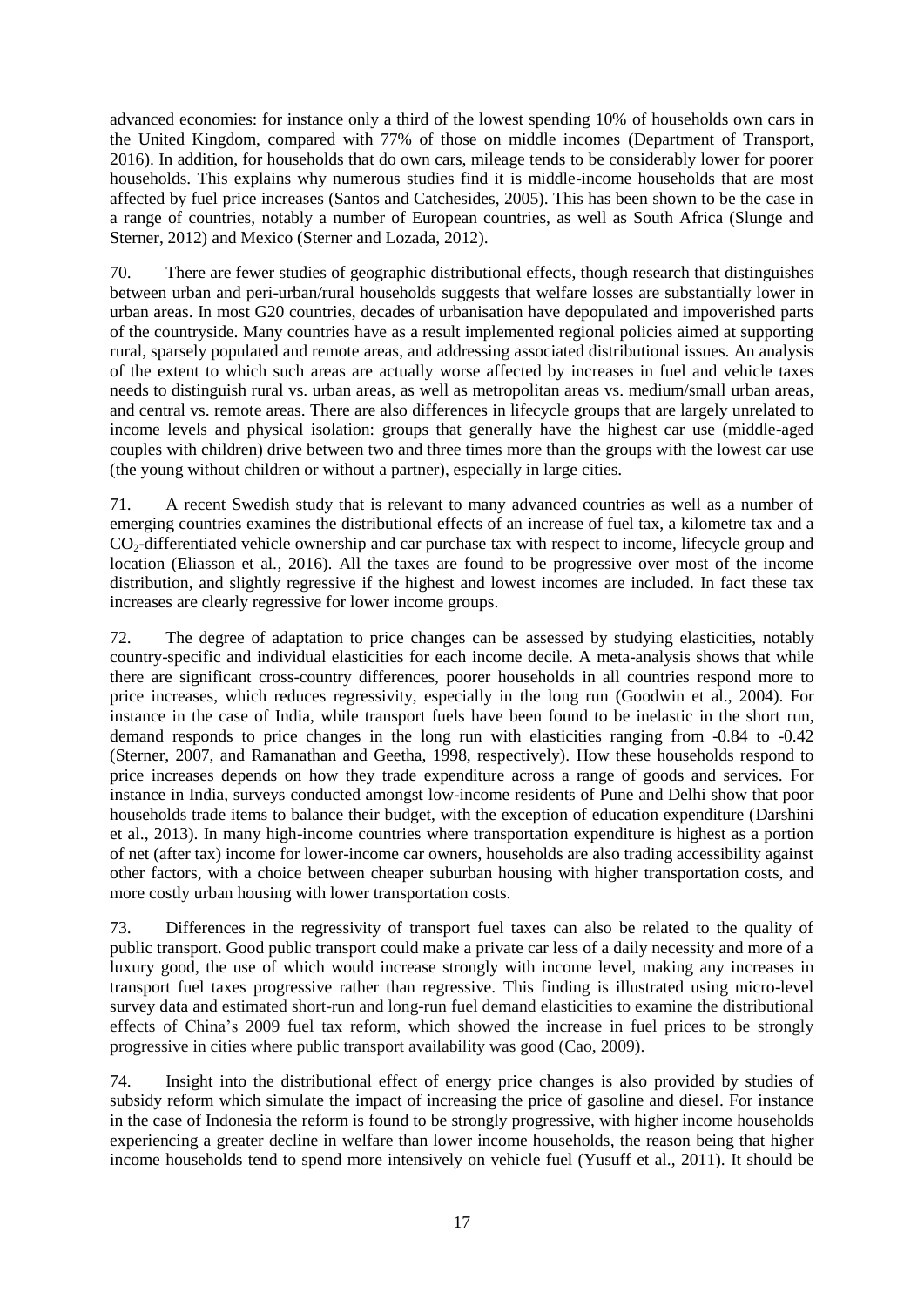noted that in 2007, prior to the introduction of subsidy reforms, an estimated 70% of transport fuel subsidies were captured by the wealthiest 40% of households (Durand-Lasserve et al., 2015).

75. Road and parking pricing, and distance-based fees, can increase horizontal equity by making prices more accurately reflect the costs imposed by a particular trip, reducing cross-subsidies. Pricing reforms can also benefit lower income households if they reduce negative impacts on disadvantaged neighbourhoods or improve travel options for non-drivers. For example, congestion pricing can benefit lower income commuters and non-drivers by improving transit and rideshare services. The implementation of congestion pricing has nevertheless been limited, partly due to the fact that it has often been suggested that congestion pricing is regressive rather than progressive. A recent study of proposed congestion charges in four European cities indicates that high-income groups pay more in tolls, on average, in all cities, though since driving increases less than income, low-income groups tend on average to pay more tolls relative to their income (Eliasson, 2016). In countries with lower car ownership rates, the outcome would be different: for instance a study of the distributional consequences of a congestion pricing scheme under consideration in Beijing found that households most affected typically have higher incomes, reflecting the fact that those who drive into Beijing are relatively wealthy, so that overall the congestion charge would be slightly progressive (Linn et al., 2016).

## **5. Effectiveness of policy measures to limit distributional concerns**

76. The analysis above shows that some of the measures available to drive the low-carbon transition have distributional effects, although they are not systematic and where they exist, they are generally limited in scale. Potential negative effects on the more vulnerable groups of society vary considerably depending on the geographical and socio-economic context. The main issue is to avoid a situation in which carbon reduction measures without a redistributive mechanism could effectively amount to financing a public good, namely climate stability, through regressive taxation. It is therefore essential to consider at an early stage policy measures that can prevent these negative impacts.

77. As described above, taxation has evolved largely to meet revenue raising requirements rather than equity or environmental imperatives, and can result in many (largely unintentional) distributional effects, all of which pre-date climate policies. Non-tax instruments such as pricing that have historically affected household energy use also have distributional effects in some cases. These issues have been the focus of much analysis and there is considerable policy experience with instruments that can address the distributional issues of energy use across G20 countries. Many of these instruments are part of established social and energy policies, and their costs and benefits are well known.

78. On the strength of this experience, countries are in a position to approach the issue of limiting the distributional effects of carbon reduction with a familiar toolbox. Applying these instruments to the changes brought in by low-carbon policies will nevertheless require a fresh assessment of their potential to making these policies both inclusive and compatible with sustainable growth. In some cases, this could in fact be an opportunity to address some pre-existing concerns relating to energy taxation, pricing and subsidy reform in terms of both equity and environmental effectiveness.

#### *5.1 Recycling revenue from energy and carbon taxes*

79. Many of the measures that are part of the low-carbon transition raise tax revenues. Recycling revenues from energy and carbon taxes or related sources such as cap-and-trade schemes and congestion charges to help alleviate their impact on low-income households presents policy-makers with a significant opportunity to address distributional concerns. As detailed in the previous section, energy affordability issues in G20 countries have long been addressed through financial support programmes. In addition to the increased funding that could be provided by low-carbon measures, such programmes would need to be designed so that they are consistent with environmental policy objectives, and deliver robust and lasting economic and social results.

80. There is considerable policy experience with mechanisms designed to help vulnerable households with their energy expenditure. In most cases support to low-income households is funded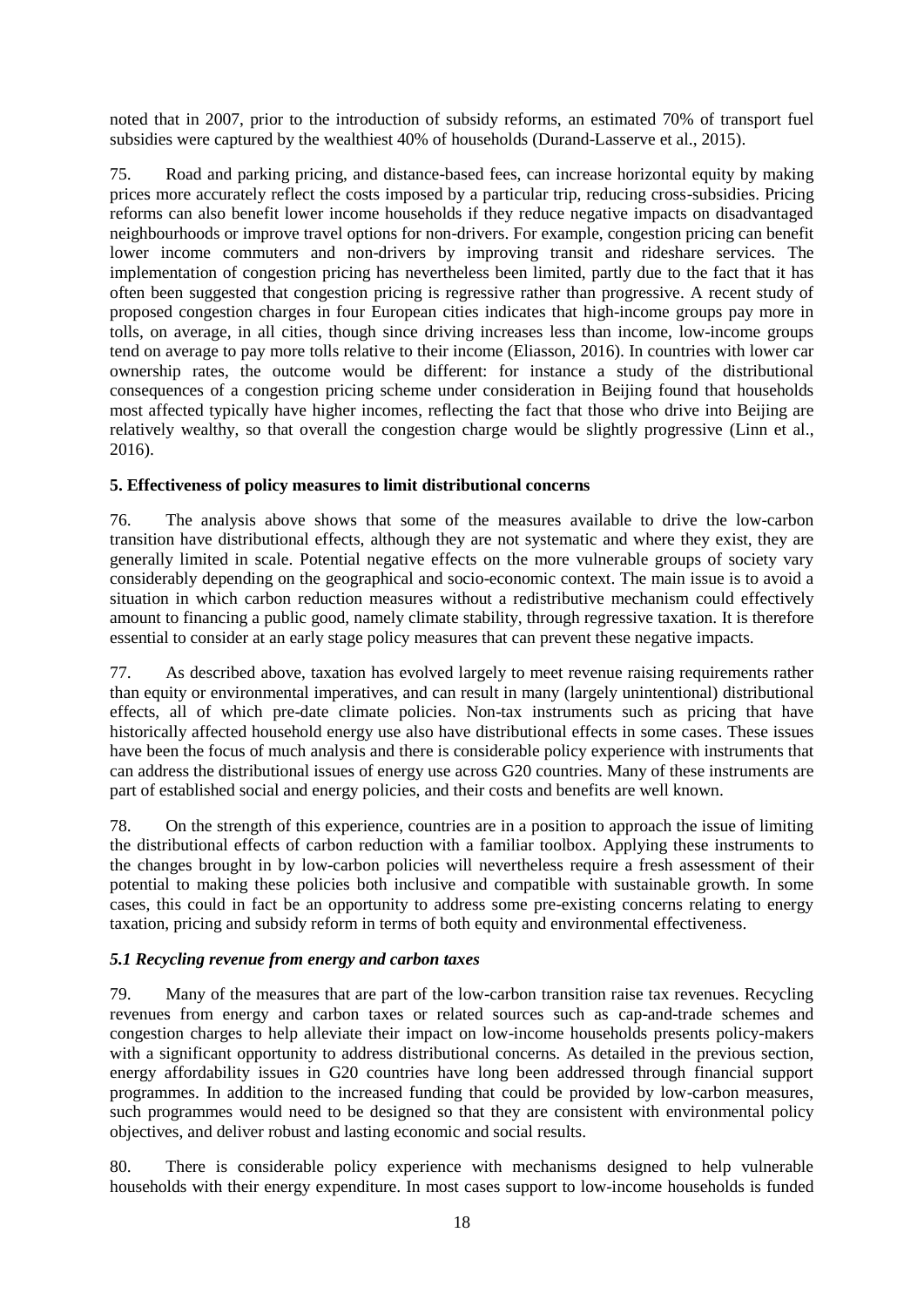out of general public budgets rather than revenue from earmarked taxes. For instance the United Kingdom has introduced a flat rate payment to help pensioners and low-income households pay their fuel bills in winter, with additional payments in areas with exceptionally cold weather. Another form of compensation is to adjust electricity and gas tariffs for different households and income groups. The United Kingdom used such a mechanism to target pensioners, with about a quarter of low-income households covered. In France the social electricity and gas tariffs applied to 2.27 million low-income households is being replaced by a lump-sum transfer to all low-income households so that a broader range of households can be reached (notably those who do not use electricity or gas for heating) with lower administration costs. The main lessons from these programmes can be summarised as follows:

- though they are deemed to be effective, such schemes are expensive: for example in 2010 the United Kingdom provided US\$5 billion in winter fuel and cold weather payments to lowincome households, and the French scheme of lump-sum payment is estimated to cost about EUR 500 million annually;
- fuel poverty is such a widespread issue that it is not necessarily fully addressed by current policy measures: for instance it is estimated that only half of the 150 million households in fuel poverty in EU countries receive fuel‐ poverty assistance such as fuel payments or subsidised tariffs (EPEE, 2009);
- compensation is difficult to dose precisely since it cannot take into account factors such as the energy efficiency of dwellings, urban-rural differences and commuting distances;
- where schemes are in place to protect lower income households, the leakage to other groups of energy users is such that it can absorb some of the funding, a shortcoming that it is often impossible to avoid entirely.

Nevertheless it is generally considered that energy and fuel poverty issues are too important not to be addressed, even if the tools that are available have limitations.

81. A review of over 120 studies notes that if a sufficient part of revenue from energy taxes is handed back to the consumer it is possible to avoid negative distributional effects (OECD and Korean Institute of Public Finance, 2014). Such revenue recycling would take the same path as existing programmes to address energy and fuel poverty:

- cash transfers (lump-sum transfers or fuel payments for qualifying households);
- increased benefit payments, using existing social support schemes;
- targeted social tariffs for energy utility billing.

A specific issue with carbon tax revenue recycling is that if a carbon tax achieves its purpose (reducing emissions) then in the longer term revenue from the tax will decline, so that there will be less revenue available for recycling. This means that cutting other taxes permanently could become a burden on government expenditure and should be factored into the choice of recycling scheme from the outset, by choosing payments to low-income households that are more directly related to energy expenditure for instance. On the other hand, a major advantage that is immediately apparent is that such revenue recycling can improve the public acceptability of new carbon taxation (providing the recycling is carefully targeted).

82. Regular payments to households to offset the increase in commodity prices resulting from a carbon tax (known as "fee-and-dividend") have the advantages of fairness and simplicity. By dividing carbon-tax revenues equally amongst all consumers, they ensure that lower income households receive at least as much revenue as they pay in tax. A model simulation using US data examined three different ways of distributing auction revenues in a cap-and-trade scheme (which has the same effect as an energy/carbon tax): (1) reduction of personal income tax (by equal percentage of household income), (2) distribution of revenues on an equal per capita basis (lump-sum transfers) and (3) distribution of revenues in proportion to income. The first was found to have the lowest welfare costs, but it would be regressive, while lump-sum transfers would have higher welfare costs but a progressive impact. The third option is progressive at the lower end of the income scale, but highly regressive thereafter (Rausch et al., 2011).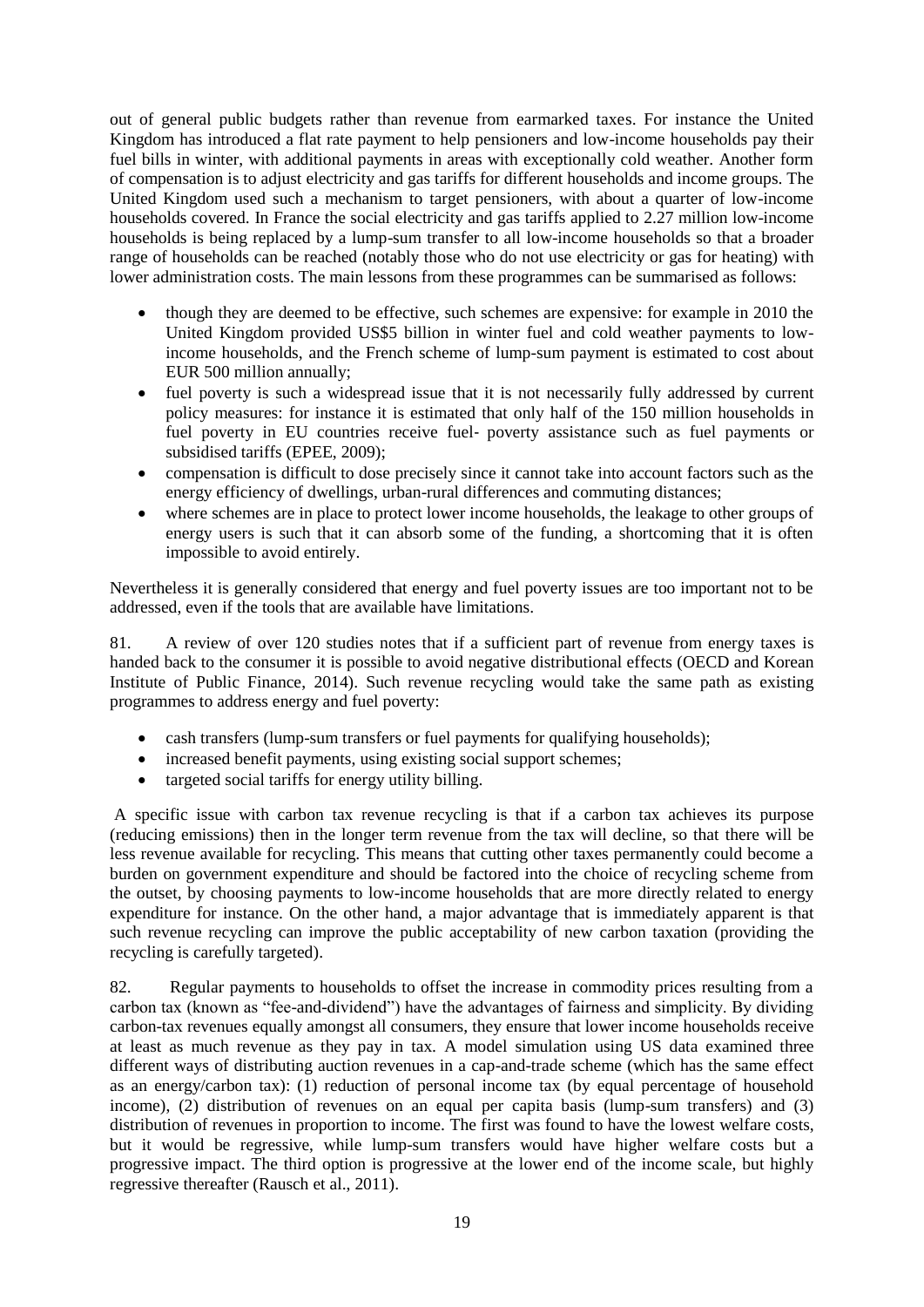83. Concerning transport energy use, taxes are geernally progressive, with exceptions in some countries where even low-income households need to run cars. For zero-car households, where public transport is well developed, energy tax rises have a limited direct distributional effect. Recycling revenues from transport-related carbon taxes into public transport funding would be coherent with broader transport and urban planning objectives that are part of the transition to a low-carbon economy, as well as benefitting low-income households the most. This is also true of instruments such as road use charges, as shown by a study of the proposed congestion charging scheme for Stockholm. It concluded that the net equity impact of congestion pricing depended on how revenues are used; if they are used for improving public transport, low-income groups benefit the most, whereas if they are used for tax cuts, the net benefits accrue to high-income groups (Eliasson and Mattsson, 2006).

84. The revenue from carbon taxes can also be used to mitigate the unintentional effects of taxation changes; for instance in some emerging countries, any increase in taxes on kerosene causes the poor to substitute towards fuel wood, which has strong adverse health implications and can lead to deforestation. This is the case in India, where every percentage increase in kerosene price increases fuel wood use by 0.7% for the rural poor and 0.4% for the urban poor (Gundimeda and Kohlin, 2006). Such negative environmental and health impacts could be addressed by cross-subsidies, for instance by channelling revenues from carbon taxes towards targeted support for the use of LPG and electricity for cooking and lighting by these households.

85. Another lesson from existing schemes is that some of the poorest households cannot always be reached because they may not be part of the institutional, legal and fiscal system. For instance in the case of Brazil, a recent study of the distributional effect of a carbon tax found that any negative impact on low-income households can be compensated by the revenue being recycled to improve the social security system. It also notes that some of the poorest households may not be able to access this compensation because they belong to the country's large informal sector (Grottera et al., 2017).

86. There is already substantial experience with recycling carbon-related tax revenues in several countries (Kennedy et al., 2015). For instance since 2008, Switzerland has recycled revenue from a carbon tax on hydrocarbon fuels applied to all individuals and to those companies that do not participate in the national cap-and-trade programme. Revenue is redistributed to taxpayers as reductions in health insurance premiums for individuals, and to companies as a percentage of their total payroll tax. California is recycling some of the revenue from its emission allowance auctions back to households as semi-annual rebates on electricity bills. The revenue comes from a reverse auction of allowances that were distributed to investor-owned utilities under cap-and-trade rules.

87. In addition, special provisions to protect low-income households have been incorporated into carbon pricing policies around the world. Since 2012, California's cap-and-trade scheme has been accompanied by a requirement that at least 25% of revenues be directed to programmes that benefit disadvantaged communities in areas with high levels of pollution, poverty and unemployment, and low levels of educational attainment (Sanchez 2015). The first round of funding allocated US\$272 million to investments in public transit, affordable housing, home weatherisation, renewable energy, cleaner vehicles and urban forestry (Greenlining Institute 2014). In Canada, British Columbia's carbon tax is required by law to be revenue-neutral, so revenue generated must be used to offset other taxes. As part of this requirement, a specific tax credit has been designed to offset the burden of the carbon tax on low-income households. It is based on household size and adjusted net income, so that it decreases as household income increases. In the 2013-14 fiscal year, about 16% of carbon tax revenue (US\$194 million) was directed toward such low-income tax credits, making British Columbia's carbon tax highly progressive (Beck et al., 2015).

## *5.2 Low-carbon sustainable and inclusive growth: unlocking the "triple dividend"*

88. While revenue recycling targeted at low-income households can limit negative distributional effects, these revenues would not then be available for other purposes. This concern is related to the idea of the "double dividend" of environmental tax reforms: carbon taxation brings a first (environmental) dividend by reducing emissions, and tax revenues being recycled to foster economic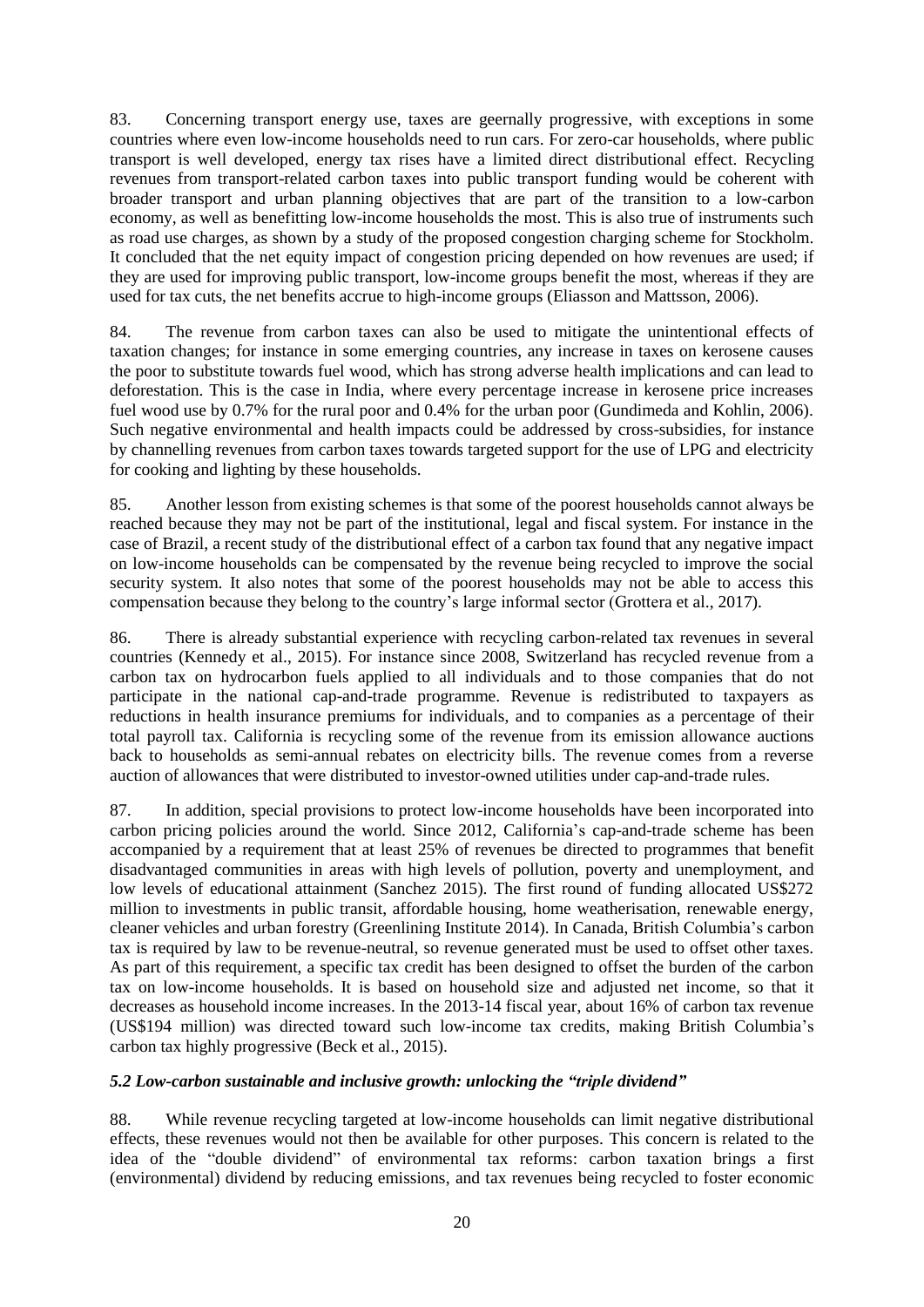growth bring a second (economic) dividend. Generally, the type of revenue recycling producing a second dividend involves a reduction in labour or company taxes rather than income transfers to lowincome households.

89. The overview presented above suggests that the distributional impact of energy and carbon taxes depends crucially on how the revenues are used. Cutting labour or company tax rates without targeting low-income households, although economically efficient, would not make the taxation more progressive. Using tax revenues to finance lump-sum transfers (targeted or not) are effective ways to ensure an equitable outcome, and although they can provide an economic boost to domestic demand, they may not be as efficient at generating economic growth. Furthermore, it can be argued that lowincome support provides only temporary relief: while it increases the purchasing power of these households at least temporarily, it does not lift them out of energy or fuel poverty in the longer term. This can only be achieved if the financial support is targeted at changing the factors that underlie energy and fuel poverty: access to cleaner and more efficient fuels, the energy efficiency of domestic appliances and housing, and public transport options. By addressing the causes of energy and fuel poverty rather than just the symptoms, the economic benefits of such support are much more significant. Carbon taxation would then generate three dividends: for the environment, for economic growth and for equity.

90. Though the impact of energy efficiency policies on macroeconomic performance still needs to be better understood, it is generally agreed that energy efficiency improvements deliver benefits across the whole economy, with direct and indirect impacts on economic activity, employment, trade balance and energy prices. Analysis of GDP changes due to large-scale energy efficiency policies (across all sectors) shows economic growth benefits ranging from 0.25% to 1.1% per year. The potential for job creation ranges from 8 to 27 job years per EUR 1 million invested in energy efficiency measures (IEA, 2014).

91. Like other energy efficiency support programmes, those targeted at low-income households have traditionally been evaluated on the basis of energy savings, though their non-energy co‐ benefits are increasingly noticed and are often cited by policy makers as a rationale for such programmes (Prevak et al., 2010). The co- benefits literature relating to energy efficiency programmes for low-income households is quite diverse, but most studies describe the following categories (IEA, 2011):

- direct financial co- benefits, including reduced outlays for energy assistance and rate subsidies, as well as other cost savings for utilities and ratepayers (e.g. avoided bad debt write- off; reduced carrying costs on billing arrears, reduced spending on notices, shut- offs and reconnections for non‐ payment);
- indirect economic co- benefits, including increased property values, economic activity (including jobs created by low‐ income energy‐ efficiency programmes), greater home and fire safety, and improved learning and earning capability of participants;
- social welfare and livelihood co- benefits, including improved health and comfort through improvement in housing quality and community appearance, as well as environmental benefits.

92. Co- benefits with a direct financial impact, such as reduced outlays for fuel assistance, can be measured using the same methods used to estimate energy benefits. Indirect economic benefits can also be estimated, assuming data are available and an estimation model can be developed. Social welfare and livelihood impacts are more difficult to measure, although cohort studies in several countries have positively linked improved health to low-income weatherisation programmes, with health improvements representing as much as 75% of the total return on the investment (IEA, 2014). More detailed understanding of such causal links and co-benefits will eventually provide much needed support for policies and decision-making in the low-carbon transition.

93. Experience in many countries shows that weatherisation and other energy-efficiency improvements (e.g. water heater and piping insulation; replacing old and inefficient appliances,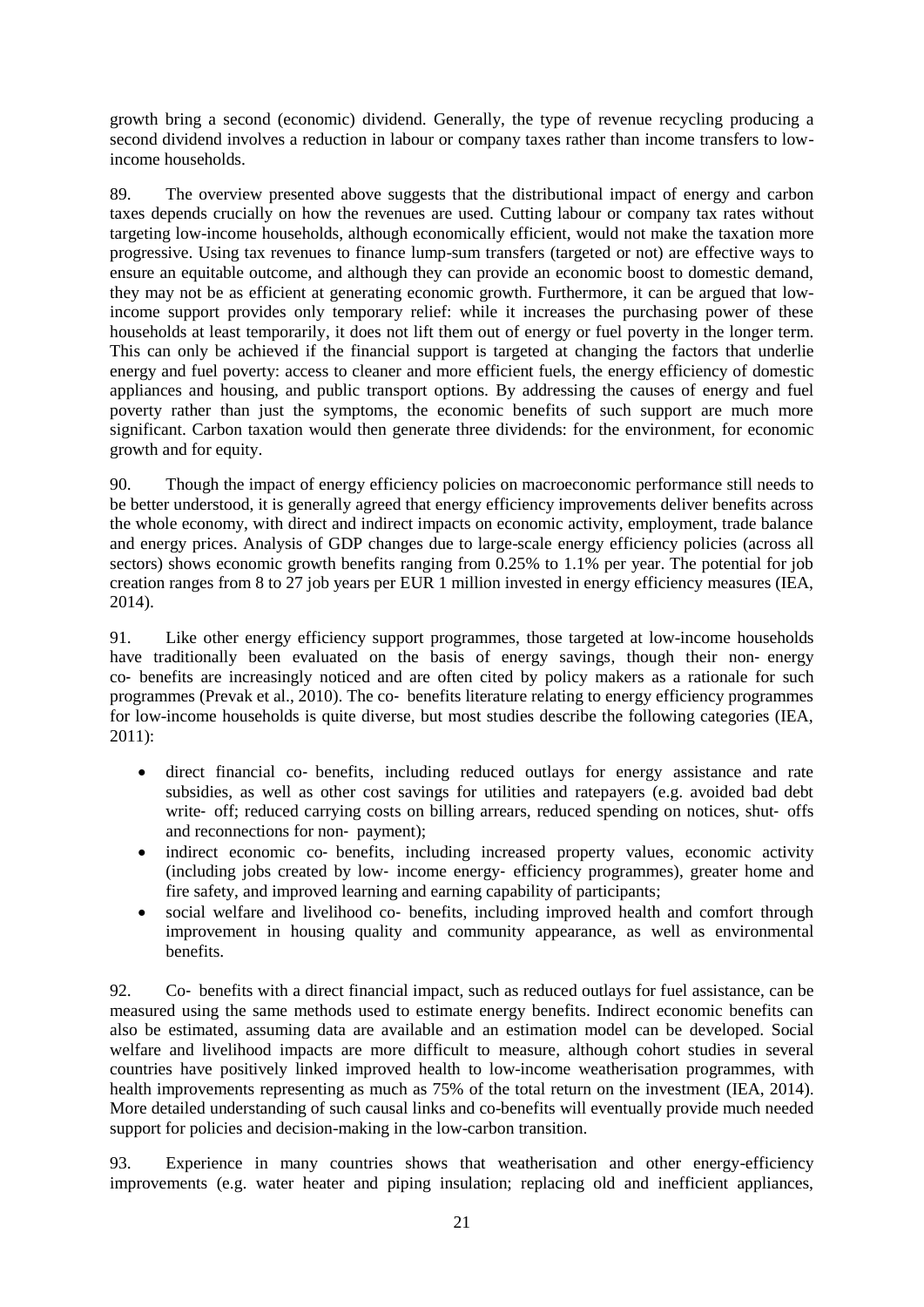lighting and equipment) are effective in reducing fuel poverty because they permanently lower energy use in low-income households. For instance in the United States over 7 million homes have been weatherised over three decades via the Department of Energy's Weatherization Assistance Program, and in the United Kingdom, the Warm Front and Energy Assistance programmes have provided insulation and heating systems to over two million vulnerable households since 2001 (IEA, 2014).

94. Energy provider efficiency programmes are valuable tools for overcoming the problem of affordability since the most effective programmes targeted at vulnerable households are those which allow householders to upgrade home efficiency at no upfront cost, with investment paid back through bills. Replacing a piece of household equipment such as a boiler, an air conditioner or a refrigerator is a large expense that many low-income customers may not be able to absorb easily. In the United States in 2014, of the total ratepayer-funded utility programmes for residential energy efficiency, 18% of electric efficiency and 34% of natural gas efficiency spending went toward low-income programmes (low-income households make up roughly 33% of the U.S. population) (Cluett et al., 2016). Utilities have also been involved in energy efficiency programmes in countries where social tariffs subsidise energy services for lower income households. For instance in Brazil where as many as half of residential electricity consumers benefitted from a social tariff in 2011, utilities are required to invest 0.5% of their annual revenue in energy efficiency programmes, of which 50% must be devoted to low-income households through the Brazilian Electricity Public Benefit Fund.

95. Not all measures introduced to support the low-carbon transition directly raise revenue that can be recycled. This is the case of pricing and subsidy reforms which may have effects similar to direct energy taxation and impact lower income households. Concern about the potential impact of the removal of fuel subsidies on low-income households has been a barrier to subsidy reform in many countries. Yet addressing the social impacts of low-carbon strategies may be more complex where energy subsidies remain in place, because the benefits of energy subsidies are consistently captured by higher income households, in particular in developing countries, thus widening existing income inequalities (Berg and Ostry, 2011). For instance in India, 87% of electricity subsidy payments go to households above the poverty line and over half are directed to the richest two-fifths of households (which are the largest consumers). Such subsidies are strongly regressive and are not necessarily motivated by poverty alleviation concerns but their removal (as part of low-carbon or other policies) would need to take account of effects on the poorest households.

96. Tariff design is major driver of distributional outcomes and the use of "lifeline rates", which are targeted subsidies applicable to the first block of consumption that covers basic needs, can work to the advantage of low-income groups (Mayer et al., 2015). This is the opposite of the usual system of tarification, whereby rates per kWh of electricity consumed decline as consumption increases. Lifeline rates are usually funded through cross-subsidisation from larger consumers. Brazil introduced lifeline tariffs in 2002 and China has applied a block tariff system since 2012 (Goldemberg at al., 2004, and He and Reiner, 2014). International experience nevertheless points to social transfer programmes being more effective at addressing distributional concerns than keeping the price of energy low for poorer households even as prices rise for other consumers as a result of subsidy reform. In addition, social transfer programmes rather than subsidies allow carbon pricing signals to be fully felt by endusers, with better environmental outcomes.

97. Concerning renewable surcharges on electricity bills, the focus has been on protecting industrial competitiveness (especially for energy-intensive industries) rather than household distributional concerns. Nevertheless these concerns are recognised, for instance under EU rules, where provision has been made for Member States to grant partial compensation to low-income households to improve public acceptance of ambitious renewable energy support measures.

98. To conclude, this overview suggests that recycling revenues from carbon taxation into household and transport energy efficiency programmes targeted at low-income households would provide a "triple dividend":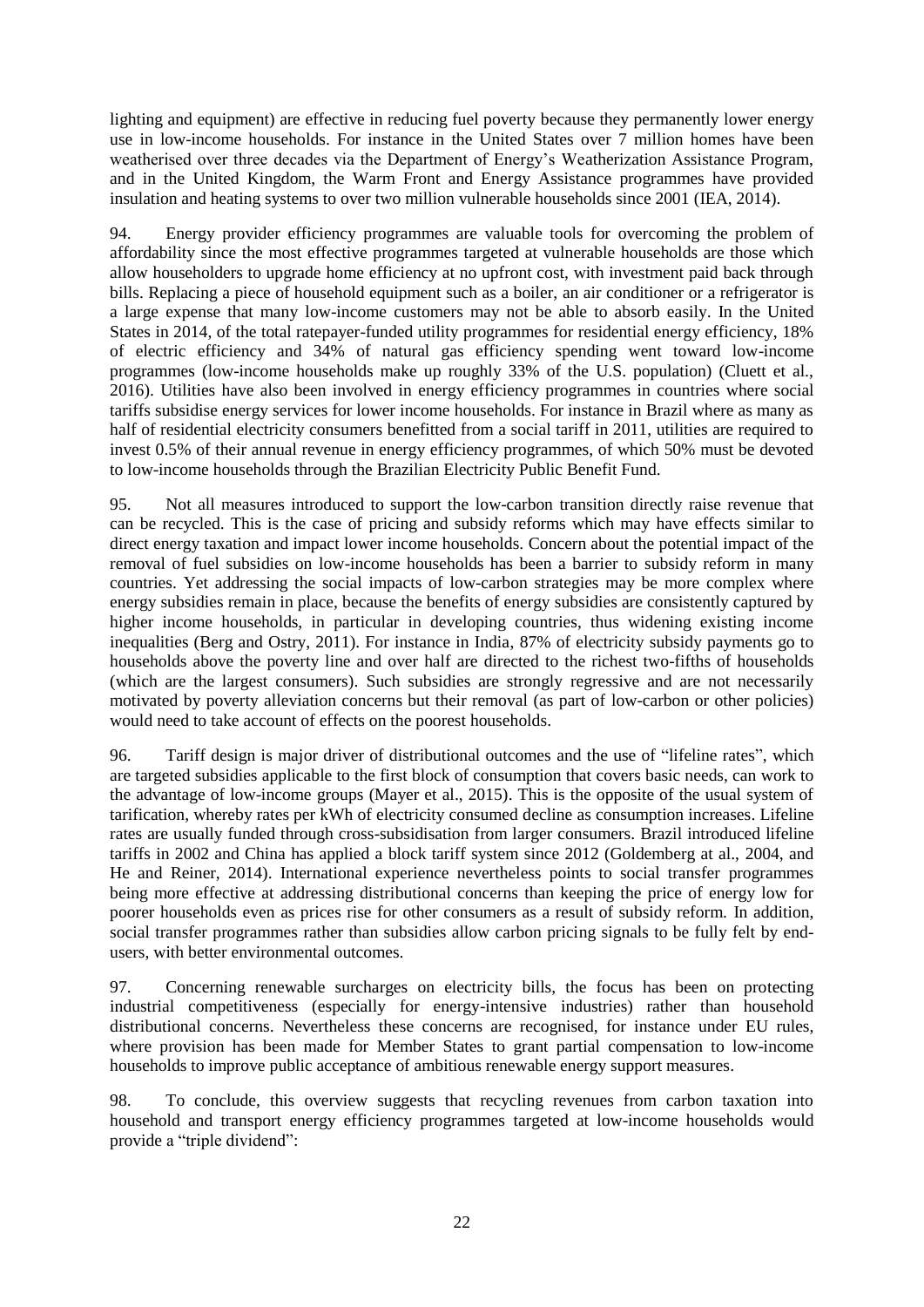- an environmental dividend by reducing household and transport energy use and therefore emissions, above and beyond reductions achieved through carbon taxation;
- an economic dividend through direct and indirect non-energy economic benefits ranging from reduced expenditure on social support and health to the economic activity generated by energy efficiency work;
- an equity dividend, as proven by existing energy efficiency programmes aimed at low-income households; experience in many countries clearly shows that such programmes(including wall, water heater and piping insulation, and replacing inefficient appliances, lighting and equipment) are effective in reducing fuel poverty because they permanently lower energy use in low-income households.

99. There is much to learn from bringing together what is already known about energy and transport affordability, the distributional effects of energy and transport policies, and tools that are used to limit any negative distributional impact on households. From this knowledge as well as the growing experience of G20 countries with carbon-related policies, it is possible to anticipate impacts on lower income households and identify good practice that can prevent or manage distributional issues as the transition to a low-carbon economy progresses. Pricing and subsidy reform can be designed so that it takes account of distributional effects at the outset, with a range of accompanying measures adapted to local and national specificities. Energy, transport and carbon taxation will play a central part in these policies, bringing tax revenue that can be used to harness the untapped potential of energy efficiency and protect the most vulnerable from energy and fuel poverty: revenue recycling through energy efficiency support targeted at low income households can provide a much needed "triple dividend" which, along with integration with sectoral policies (such as urban and transport planning), will ensure that climate, energy, economic and social objectives are aligned.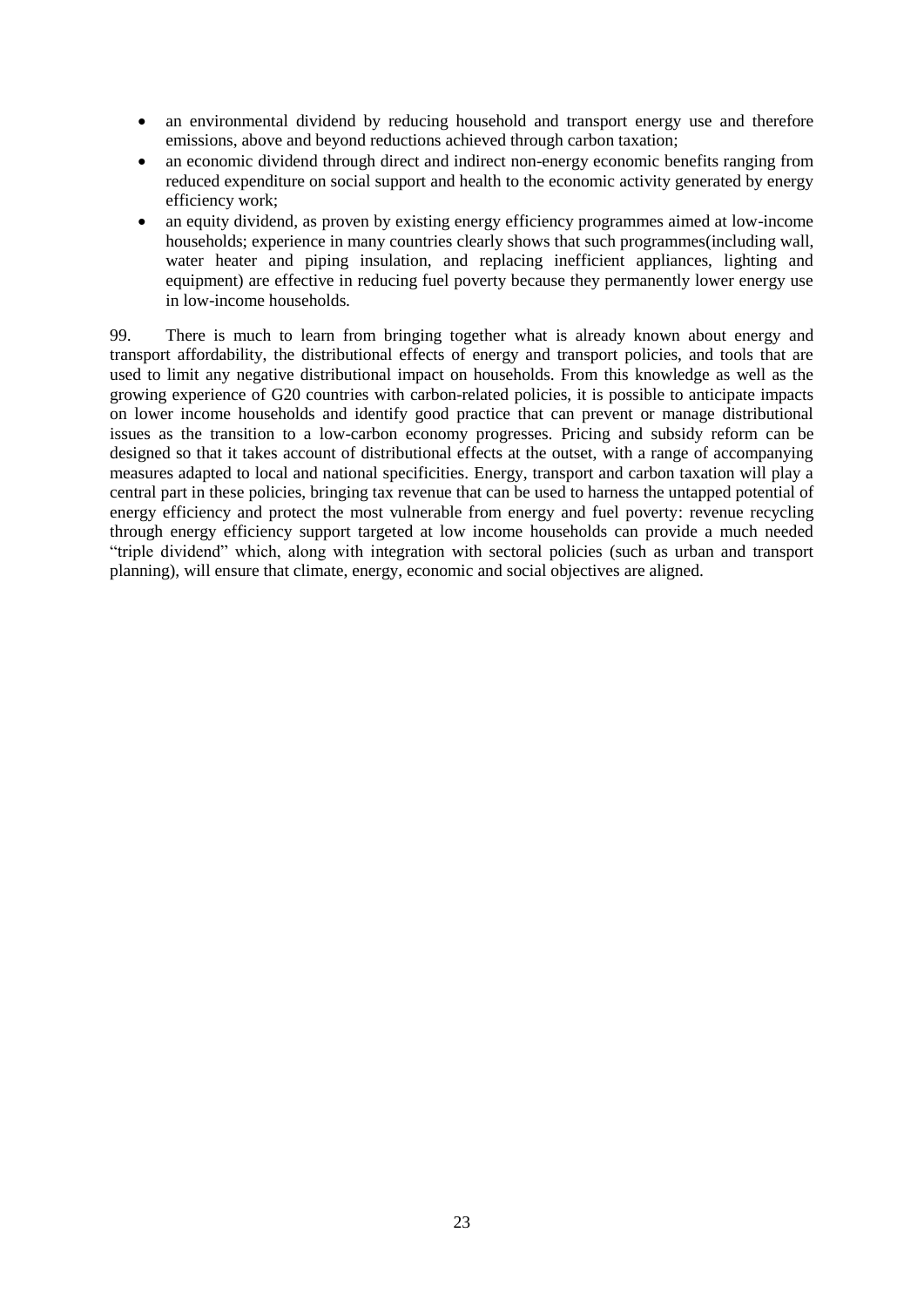#### **References**

- ABS (2011), *Household Expenditure Survey, Australia: Summary of the Results*, Australian Bureau of Statistics, Australian Government, Canberra. http://www.abs.gov.au/ausstats/abs@.nsf/Lookup/6530.0main+features12009-10
- AIFS (2011), *The Relationship between Transport and Disadvantage in Australia*, Resource Sheet, Australian Institute of Family Studies, Australian Government. https://aifs.gov.au/cfca/publications/relationship-between-transport-and-disadvantage-austr
- Bacon, Robert, Soma Bhattacharya and Masami Kojima (2010), *Expenditure of Low-Income Households on Energy: Evidence from Africa and Asia*, Extractive Industries for Development Series Number 10, World Bank. http://www.worldbank.org/en/topic/extractiveindustries
- Beck, M., N. Rivers, R. Wigle and H. Yonezawa (2015), "Carbon Tax and Revenue Recycling: Impacts on Households in British Columbia", *Resource and Energy Economics,* 41: pp. 40-69.
- Bouzarovski. Stefan (2014), "Energy Poverty in the European Union: Landscapes of Vulnerability", *Wiley Interdisciplinary Reviews: Energy and Environment*, Vol. 3 Issue 3, May/June 2014, pp. 231–32. http://onlinelibrary.wiley.com/doi/10.1002/wene.89/abstract
- Bureau, Benjamin (2011), "Distributional Effects of a Carbon Tax on Car Fuels in France", *Energy Economics,* 33 (1), pp.121-130. [https://hal-mines-paristech.archives-ouvertes.fr/hal-](https://hal-mines-paristech.archives-ouvertes.fr/hal-00530054/document)[00530054/document](https://hal-mines-paristech.archives-ouvertes.fr/hal-00530054/document)

Bureau of Labor Statistics (2016), *Consumer Expenditure Survey* (April 2016). https://www.bls.gov/cex/

- \* Includes expenditures for electricity, natural gas, other household fuels, and gasoline
- Cao, Jing (2012), "Is Fuel Taxation Progressive or Regressive in China?" in Sterner, Thomas ed. *Do Fuel Taxes Hurt the Poor?* RFF Press*.*
- Carruthers, Robin, Malise Dick and Anuja Saurka (2005), *Affordability of Public Transport in Developing Countries*, Transport Papers, TP-3, January 2005, World Bank, Washington D.C. [http://siteresources.worldbank.org/INTTRANSPORT/214578-1099319223335/20460038/TP-](http://siteresources.worldbank.org/INTTRANSPORT/214578-1099319223335/20460038/TP-3_affordability_final.pdf)[3\\_affordability\\_final.pdf](http://siteresources.worldbank.org/INTTRANSPORT/214578-1099319223335/20460038/TP-3_affordability_final.pdf)
- Cluett, Rachel, Jennifer Amann, and Sodavy Ou (2016), *Building Better Energy Efficiency Programs for Low-Income Households*, Report Number A1601, American Council for an Energy-Efficient Economy, Washington, DC. http://kms.energyefficiencycentre.org/sites/default/files/a1601.pdf
- Cox, Sadie and Sean Esterly (2016), *Feed-in Tariffs: Good Practices and Design Considerations*, Technical Report NREL/TP-6A20-65503, National Renewable Energy Laboratory. http://www.nrel.gov/docs/fy16osti/65503.pdf
- Darshini Mahadevia, Ahmedabad Rutul Joshi, and Abhijit Datey (2013), *Promoting Low-Carbon Transport in India, Low-Carbon: Case Studies*, Centre for Urban Equity, CEPT University, Ahmedabad.
- Datta, Ashokankur (2008), *The Incidence of Fuel Taxation in India*, Indian Statistical Institute, New Delhi June 2008. <http://www.webmeets.com/files/papers/EAERE/2008/512/Incidence.pdf>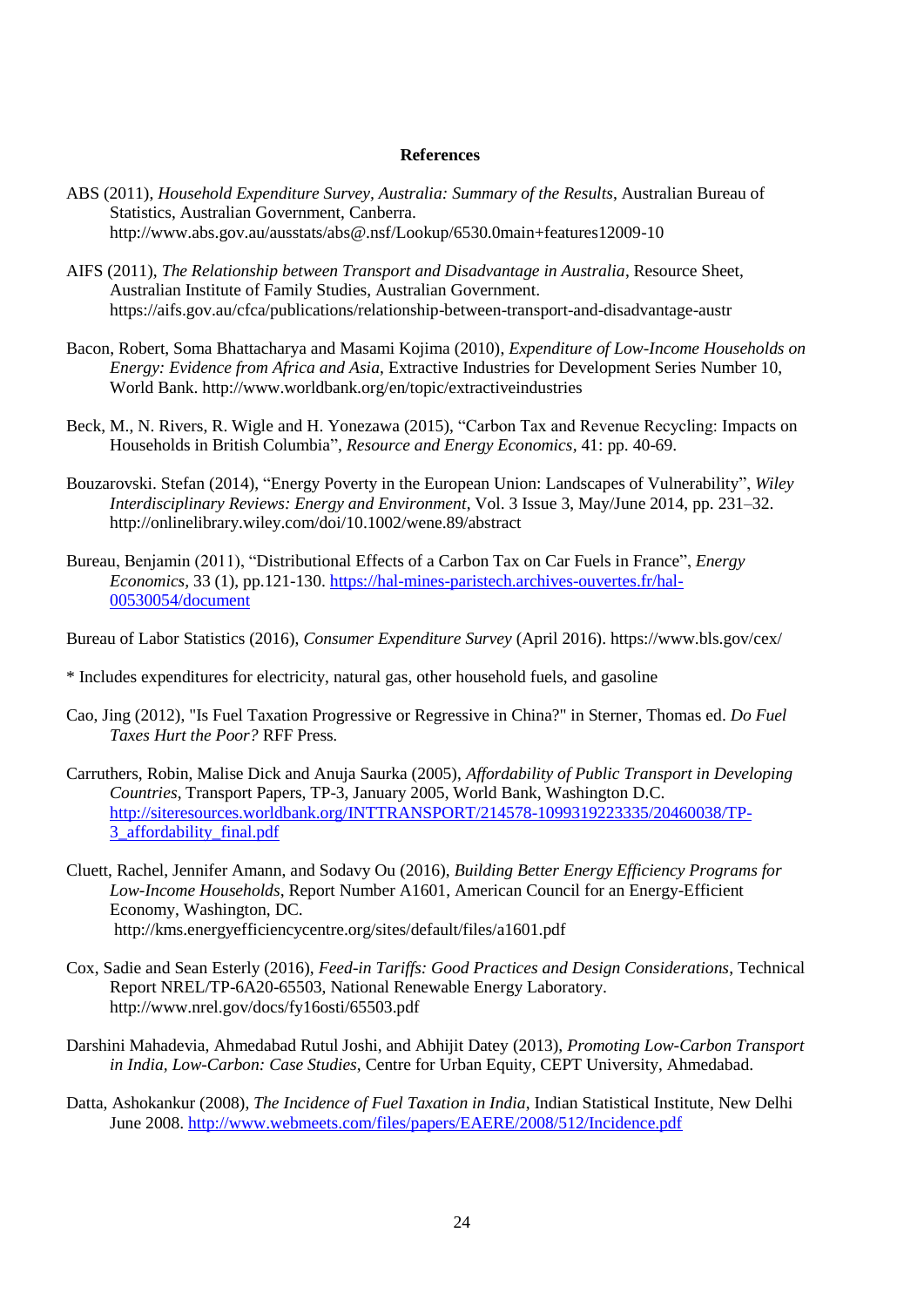- Departement of Transport (2016), *National Travel Survey: England 2015*, Statistical Release 8 September 2016. [https://www.gov.uk/government/uploads/system/uploads/attachment\\_data/file/551437/national](https://www.gov.uk/government/uploads/system/uploads/attachment_data/file/551437/national-travel-survey-2015.pdf)[travel-survey-2015.pdf](https://www.gov.uk/government/uploads/system/uploads/attachment_data/file/551437/national-travel-survey-2015.pdf)
- Durand-Lasserve, O. et al. (2015), *Modelling of Distributional Impacts of Energy Subsidy Reforms: An Illustration with Indonesia*, OECD Environment Working Papers, No. 86, OECD Publishing, Paris. http://dx.doi.org/10.1787/5js4k0scrqq5-en
- Eliasson, Jonas and Lars-Göran Mattsson (2006), "Equity Effects of Congestion Pricing: Quantitative Methodology and Case Study for Stockholm", *Transportation Research*, Part A: Policy and Practice, 2006, vol. 40, issue 7, pp. 602-620.
- Eliasson, Jonas (2016), *Is Congestion Pricing Fair? Consumer and Citizen Perspectives on Equity Effects*, Discussion paper No 2016 – 13, prepared for the International Transport Forum Roundtable on Income Inequality, Social Exclusion and Mobility, 4-5 April 2016, ITF, Paris.
- Eliasson, Jonas, Roger Pyddoke and Jan-Erik Swärdh (2016), *Distributional Effects of Taxes on Car Fuel, Use, Ownership and Purchases*, 2016:11, Working Paper Centre for Transport Studies, Stockholm.
- Ellis, Jennifer (2010), *The Effects of Fossil-Fuel Subsidy Reform: A Review of Modelling and Empirical Studies*, for the Global Subsidies Initiative (GSI) of the International Institute for Sustainable Development (IISD), Geneva, Switzerland. http://search.iisd.org/gsi/sites/default/files/effects\_ffs.pdf
- Espey, James A. and Espey, Molly (2004), "Turning on the Lights: A Meta-Analysis of Residential Electricity Demand Elasticities", *Journal of Agricultural and Applied Economics*, Volume 36, Number 01, April 2004, pp. 65-81.
- European Commission (2015), *Vulnerable Consumer Group: Working Paper on Energy Poverty*, Directorate General for Energy, Brussels. https://ec.europa.eu/energy/sites/ener/files/documents/Working%20Paper%20on%20Energy%20Pover ty.pdf
- Fullerton, Don (2011), *Six Distributional Effects of Environmental Policy*, NBER Working Paper No. 16703 January 2011. <http://www.nber.org/papers/w16703.pdf>
- Gillingham, Kenneth, David Rapson and Gernot Wagner (2014), *The Rebound Effect and Energy Efficiency Policy*, Discussion Paper, Resources for the future, Washington D.C. http://www.rff.org/files/sharepoint/WorkImages/Download/RFF-DP-14-39.pdf
- Goldemberg, José, Emilio Lèbre La Rovere and Suani Teixeira Coelho (2004*), Expanding Access to Electricity in Brazil*. http://www.afrepren.org/project/gnesd/esdsi/brazil.pdf
- Grottera, Carolina, Amaro Olimpio Pereira Jr and Emilio Lèbre La Rovere (2017), "Impacts of Carbon Pricing on Income Inequality in Brazil", *Journal of Climate and Development*, Volume 9, 2017 - Issue 1 pp. 80-93. <http://www.tandfonline.com/doi/abs/10.1080/17565529.2015.1067183>
- Guerra, Erick and Mariel Kirschen (2016), *Housing plus Transportation Affordability Indices: Uses, Opportunities, and Challenges*, Presentation prepared for the International Transport Forum Roundtable on Income Inequality, Social Exclusion and Mobility, 4-5 April 2016, ITF, Paris.
- Hammond, Allen, William J Kramer, Julia Tran, Rob Katz and Courtland Walker (2007), *The Next 4 Billion: Market Size and Business Strategy at the Base of the Pyramid*, World Resources Institute, Washington D.C.
- He, Xiaoping and David Reiner (2014), *Electricity Demand and Basic Needs: Empirical Evidence from China's Households*, Energy Policy Research Group Working Paper 1416*,* Cambridge Working Paper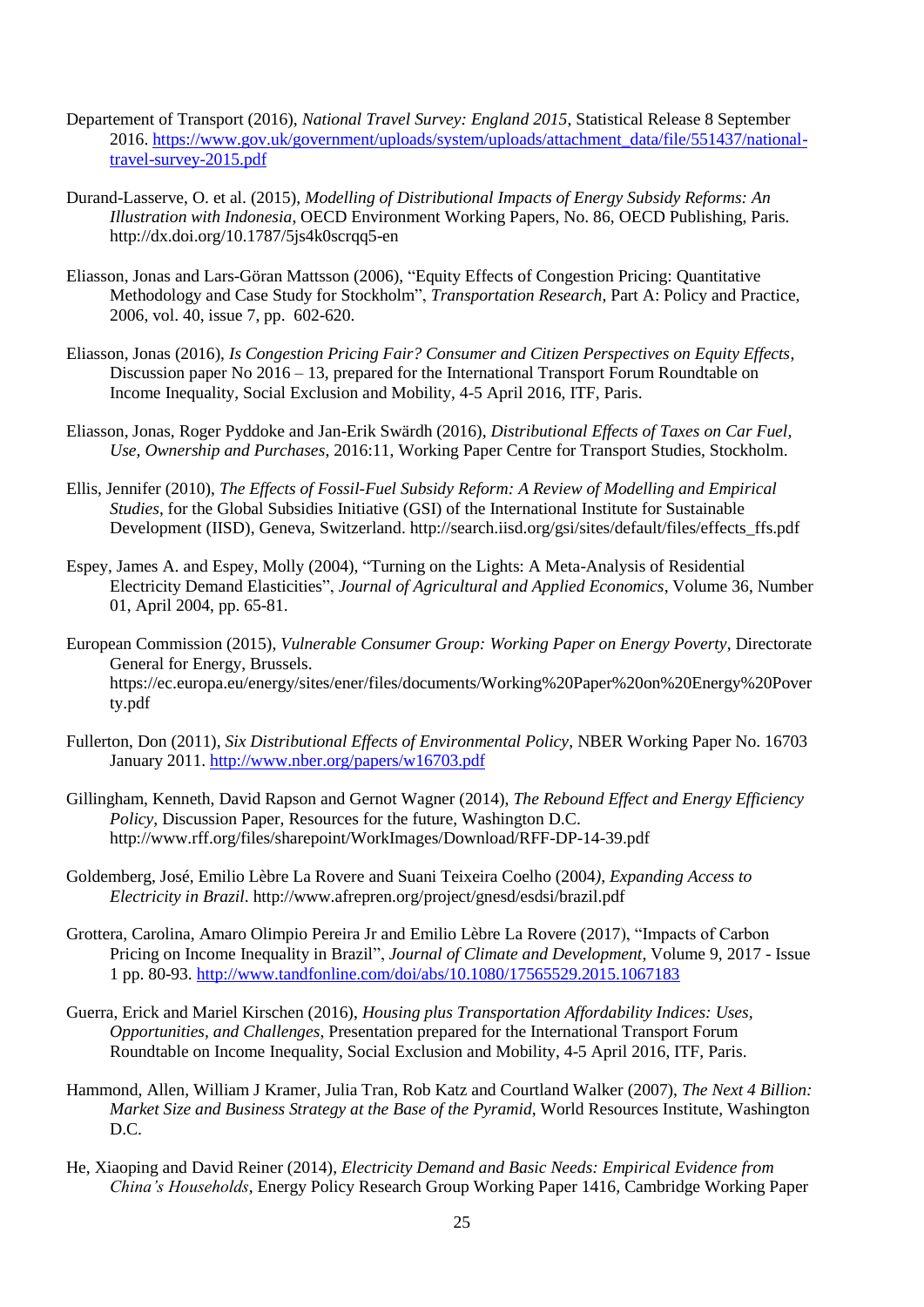in Economics, October 2014. [http://www.eprg.group.cam.ac.uk/wp-content/uploads/2014/10/1416-](http://www.eprg.group.cam.ac.uk/wp-content/uploads/2014/10/1416-PDF.pdf) [PDF.pdf](http://www.eprg.group.cam.ac.uk/wp-content/uploads/2014/10/1416-PDF.pdf)

- Heindl Peter and Andreas Löschel (2014), *Addressing the Social Implications of Green Growth: Session 1, Energy Sector Reform and its Impact on Households*, Green Growth and Sustainable Growth Forum, 13-14 November 2014, OECD, Paris. <https://www.oecd.org/greengrowth/Issue%20Note%20Session%20One%20GGSD%20Forum.pdf>
- Herreros, Santiago Garcia and Jean-Sébastien Broc (2011), *Measures for Low-income Households: Case Study of Brazil*, Ecole des Mines de Nantes, France [https://www.wec](https://www.wec-policies.enerdata.eu/Documents/cases-studies/Measures-for-low-income-households.pdf)[policies.enerdata.eu/Documents/cases-studies/Measures-for-low-income-households.pdf](https://www.wec-policies.enerdata.eu/Documents/cases-studies/Measures-for-low-income-households.pdf)
- Hills, John (2012), *Getting the Measure of Fuel Poverty: Final Report of the Fuel Poverty Review*, CASE report 72, Centre for Analysis of Social Exclusion, The London School of Economics and Political Science, commissioned by the Department of Energy and Climate Change.
- Hollander, Edith and Annette Roser (2012), *Energy Efficient Appliances for Low-Income Households*, European Commission Joint Research Centre, Energy Efficiency Publications. [http://iet.jrc.ec.europa.eu/energyefficiency/sites/energyefficiency/files/events/EEDAL15/S22\\_Applian](http://iet.jrc.ec.europa.eu/energyefficiency/sites/energyefficiency/files/events/EEDAL15/S22_Appliances2/eedal15_submission_140.pdf) [ces2/eedal15\\_submission\\_140.pdf](http://iet.jrc.ec.europa.eu/energyefficiency/sites/energyefficiency/files/events/EEDAL15/S22_Appliances2/eedal15_submission_140.pdf)
- IEA (2011), *Evaluating the Co*‐ *benefits of Low*‐ *Income Energy Efficiency*, OECD/IEA, Paris. [https://www.iea.org/publications/freepublications/publication/low\\_income\\_energy\\_efficiency.pdf](https://www.iea.org/publications/freepublications/publication/low_income_energy_efficiency.pdf)
- IEA (2014), *Capturing the Multiple Benefits of Energy*‐ *Efficiency*, OECD/IEA, Paris. http://www.oecdilibrary.org/docserver/download/6114321e.pdf?expires=1487517530&id=id&accname=guest&checks um=C008E01D1156AD190FF1352CEC898612
- IEA (2016a), *World Energy Outlook*, OECD/IEA, Paris. https://www.iea.org/newsroom/news/2016/november/world-energy-outlook-2016.html
- IEA (2016b), *Tracking Clean Energy Progress: Energy Technology Perspectives 2016*, Excerpt of IEA Input to the Clean Energy Ministerial, OECD/IEA, Paris. <http://www.iea.org/publications/freepublications/publication/TrackingCleanEnergyProgress2016.pdf>
- IEA (2016c), *Energy Efficiency Market Report 2016*, IEA/OECD, Paris. https://www.iea.org/eemr16/files/medium-term-energy-efficiency-2016\_WEB.PDF
- IEA (2017), *Achievement of Energy Efficiency Standards and Labelling Programmes: A Global Assessment*, OECD/IEA, Paris. https://www.iea.org/publications/freepublications/publication/achievements-ofappliance-energy-efficiency-standards-and-labelling-programmes.html
- Institute for Climate Economics (2016), *Panorama of Explicit Carbon Pricing Instruments around the World*, [http://www.i4ce.org/wp-core/wp-content/uploads/2016/10/16-10-07-Panorama-des-prix](http://www.i4ce.org/wp-core/wp-content/uploads/2016/10/16-10-07-Panorama-des-prix-explicites-du-carbone-VANG-Final.pdf)[explicites-du-carbone-VANG-Final.pdf](http://www.i4ce.org/wp-core/wp-content/uploads/2016/10/16-10-07-Panorama-des-prix-explicites-du-carbone-VANG-Final.pdf)
- Kennedy, Kevin, Michael Obeiter and Noah Kaufman (2015), *Putting a Price on Carbon: A Handbook for U.S. Policymakers*, Working Paper, World Resources Institute, Washington D.C. [http://www.wri.org/sites/default/files/carbonpricing\\_april\\_2015.pdf](http://www.wri.org/sites/default/files/carbonpricing_april_2015.pdf)
- Khandker, Shahidur R., Douglas F. Barnes and Hussain A. Samad (2010), *Energy Poverty in Rural and Urban India: Are the Energy Poor Also Income Poor?,* Policy Research Working Paper 5463, World Bank Development Research Group, Agriculture and Rural Development Team, Washington D.C.
- Köhlin, Gunnar and Haripriya Gundimeda (2008), "Fuel Demand Elasticities for Energy and Environmental Policies: Indian Sample Survey Evidence", *Energy Economics* 30(2): pp. 517-546 · February 2008.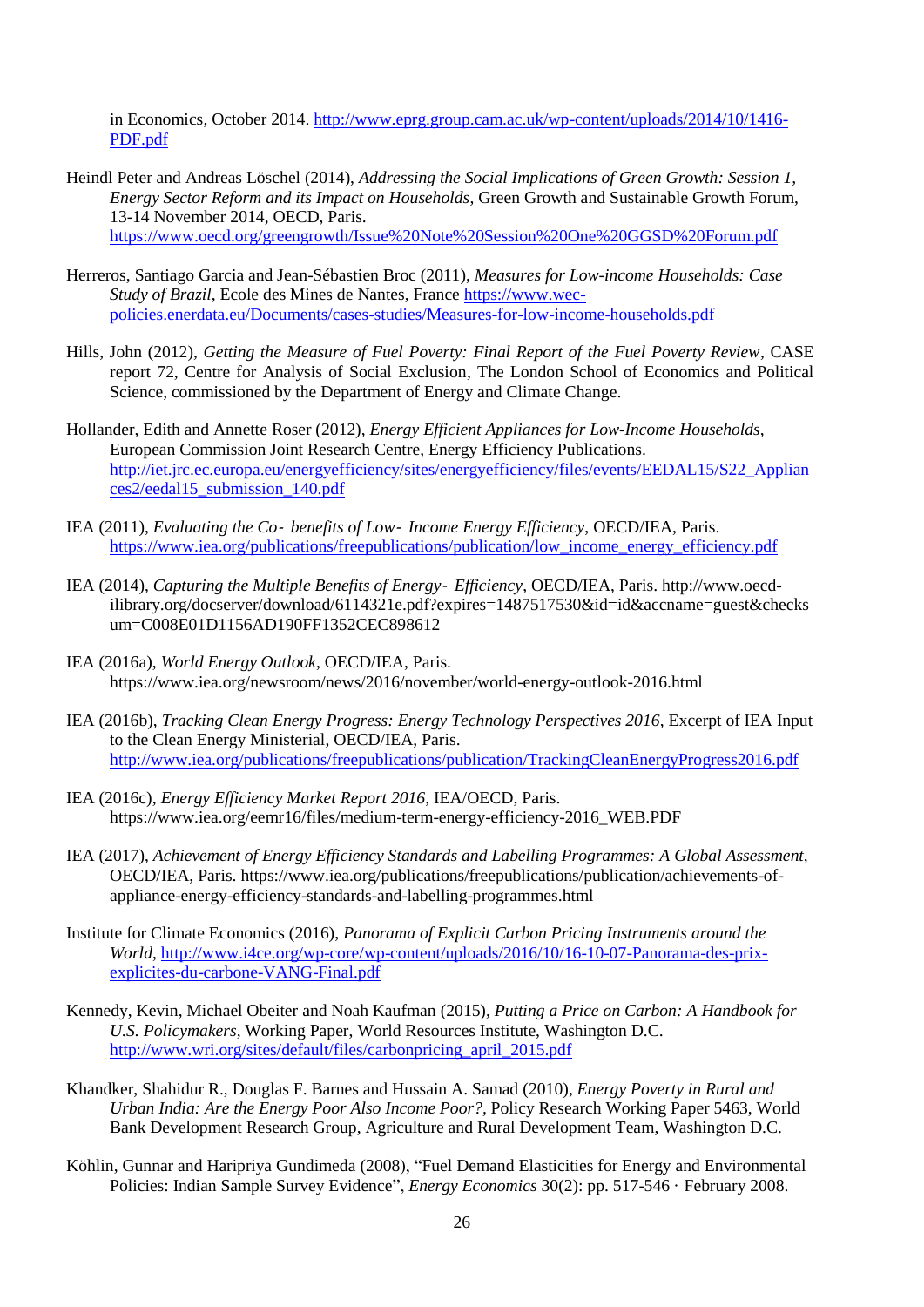- Komives, Kristin, Todd M. Johnson, Jonathan D. Halpern, José Luis Aburto and John R. Scott (2009), *Residential Electricity Subsidies in Mexic: Exploring Options for Reform and for Enhancing the Impact on the Poor*, World Bank Working Paper No.62, Washington D.C.
- Kosonen, Katri (2012), *Regressivity of environmental taxation: myth or reality?*, Taxation Papers, Working Paper N.32 - 2012, Luxembourg: Publications Office of the European Union. [https://ec.europa.eu/taxation\\_customs/sites/taxation/files/docs/body/taxation\\_paper\\_32\\_en.pdf](https://ec.europa.eu/taxation_customs/sites/taxation/files/docs/body/taxation_paper_32_en.pdf)

Linn, Joshua, Zhongmin Wang and Lunyu Xie (2016), "Who will be affected by a congestion pricing scheme in Beijing", *Transport Policy* 47:34-40, April 2016 <https://ideas.repec.org/a/eee/trapol/v47y2016icp34-40.html>

- Litman, Todd (2002), "Evaluating Transportation Equity," *World Transport Policy & Practice*, Volume 8, No.2, Summer, pp. 50-65. http://ecoplan.org/wtpp/wt\_index.htm
- Mayer, Kristy, Sudeshna Ghosh Banarjee and Chris Trimble (2015), *Elite Capture: Residential Tariff Subsidies in India*, World Bank Study, World Bank, Washington D.C. https://openknowledge.worldbank.org/handle/10986/20538
- Mattioli,Giulio (2016), *Demand Research Insight #9: Car Related Economic Stress*, University of Leeds, United Kingdom. (G.Mattioli ["leeds.ac.uk\)http://www.demand.ac.uk/wp](mailto:G.Mattioli@leeds.ac.uk)http://www.demand.ac.uk/wp-content/uploads/2015/11/DEMAND-insight-9-car-related-economic-stress.pdf)[content/uploads/2015/11/DEMAND-insight-9-car-related-economic-stress.pdf](mailto:G.Mattioli@leeds.ac.uk)http://www.demand.ac.uk/wp-content/uploads/2015/11/DEMAND-insight-9-car-related-economic-stress.pdf)
- Molenbroek Edith, Matthew Smith, Nesen Surmeli, Sven Schimschar, Paul Waide, Jeremy Tait and Catriona McAllister (2015), *Savings and Benefits of Global Regulations for Energy Efficient Products*, European Commission, Brussels. [https://ec.europa.eu/energy/sites/ener/files/documents/Cost%20of%20Non-World%20-](https://ec.europa.eu/energy/sites/ener/files/documents/Cost%20of%20Non-World%20-%20Final%20Report.pdf) [%20Final%20Report.pdf](https://ec.europa.eu/energy/sites/ener/files/documents/Cost%20of%20Non-World%20-%20Final%20Report.pdf)
- Mormann, Felix, Dan Reicher, and Victor Hanna (2014), *A Tale of Three Markets: Comparing the Solar and Wind Deployment Experiences of California, Texas, and Germany*, Steyer-Taylor Center for Energy Policy and Finance, University of Stanford, California. https://www-cdn.law.stanford.edu/wpcontent/uploads/2015/11/Tale-of-Three-Markets-Report-Nov-2015-Final-.pdf
- NERA Consulting (2014), "Energy Taxation and Subsidies in Europe: A Report on Government Revenues, Subsidies and Support Measures for Fossil Fuels and Renewables" in *The EU and Norway Report for the International Association of Oil and Gas Producers*. http://www.nera.com/content/dam/nera/publications/archive2/PUB\_OGP\_0514.pdf
- OECD (2013), *Inventory of Estimated Budgetary Support and Tax Expenditures for Fossil Fuels 2013*, OECD Publishing, Paris. [http://www.oecd.org/environment/inventory-of-estimated-budgetary](http://www.oecd.org/environment/inventory-of-estimated-budgetary-support-and-tax-expenditures-for-fossil-fuels-2013-9789264187610-en.htm)[support-and-tax-expenditures-for-fossil-fuels-2013-9789264187610-en.htm](http://www.oecd.org/environment/inventory-of-estimated-budgetary-support-and-tax-expenditures-for-fossil-fuels-2013-9789264187610-en.htm)
- OECD (2015a), *Inequality and Inclusive Growth: Policy Tools to Achieve Balanced Growth in G20 Economies*, Report to the G20 Framework Working Group, Antalya, Turkey, October 2015. http://www.oecd.org/g20/topics/framework-strong-sustainable-balanced-growth/Inequality-and-Inclusive-Growth-Policy-Tools-to-Achieve-Balanced-Growth-in-g20-Economies.pdf
- OECD (2015b), *Taxing Energy Use 2015: OECD and Selected Partner Economies*, OECD Publishing. http://dx.doi.org/10.1787/9789264232334-en
- OECD (2015c), *Aligning Policies for a Low-Carbon Economy: A Synthesis*, Meeting of the Council at Ministerial Level, 3-4 June 2015. [http://www.oecd.org/env/Aligning-policies-for-the-transition-to-a](http://www.oecd.org/env/Aligning-policies-for-the-transition-to-a-low-carbon-economy-CMIN2015-11.pdf)[low-carbon-economy-CMIN2015-11.pdf](http://www.oecd.org/env/Aligning-policies-for-the-transition-to-a-low-carbon-economy-CMIN2015-11.pdf)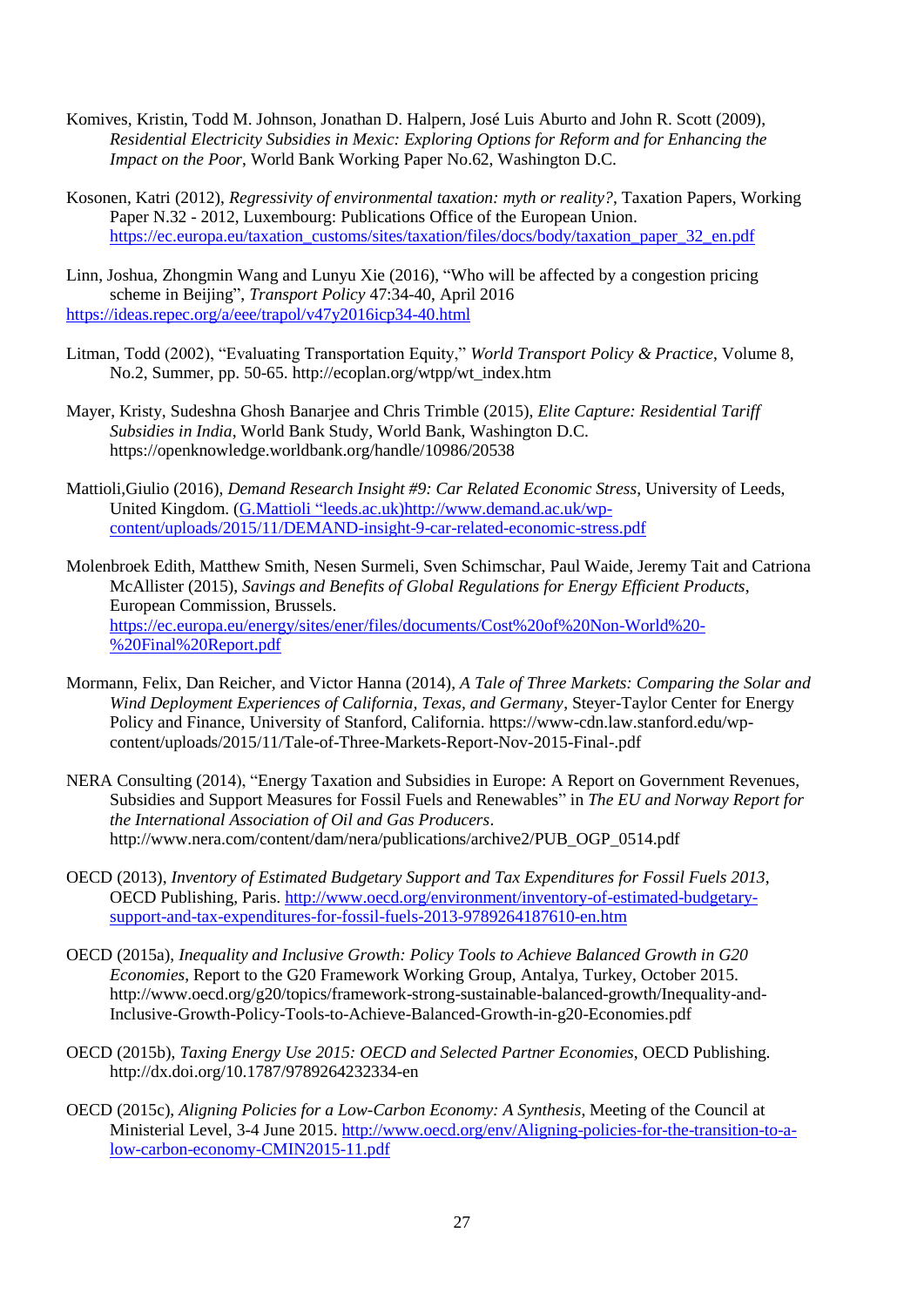- OECD (2016), *The Impact of Energy Taxes on the Affordability of Domestic Energy*, Draft Report to the Joint Meetings of Tax and Environment Experts.
- OECD/Korea Institute of Public Finance (2014), "The Distributional Effects of Consumption Taxes in OECD Countries", *OECD Tax Policy Studies, No. 22*, OECD Publishing. <http://dx.doi.org/10.1787/9789264224520-en>
- Olivier, Anne, Catherina Ruggeri Laderchi and Christopher Philip Trimble (2013), *Balancing Act: Cutting Energy Subsidies While Protecting Affordability,* Europe and Central Asia Reports, World Bank. [http://documents.worldbank.org/curated/en/204171468029978923/Balancing-act-cutting-energy](http://documents.worldbank.org/curated/en/204171468029978923/Balancing-act-cutting-energy-subsidies-while-protecting-affordability)[subsidies-while-protecting-affordability](http://documents.worldbank.org/curated/en/204171468029978923/Balancing-act-cutting-energy-subsidies-while-protecting-affordability)
- OPE (2015), *Analyse de la Précarité Energétique*, CSTB Report to the Observatoire de la précarité énergétique, Paris. http://onpe.org/sites/default/files/pdf/documents/rapports\_onpe/onpe\_cstb\_phebus\_onpe.pdf
- Orlov, Anthon (2012), *Carbon Taxation in Russia: Prospects for a Double Dividend and Improved Energy Efficiency*, Institut für Agrarpolitik und Landwirtschaftliche Marktlehre, Universität Hohenheim, Germany.
- Oxford Business Group **(**2015), *The Report: Indonesia 2015*. <http://www.oxfordbusinessgroup.com/indonesia-2015>
- Rausch, Sebastian, Gilbert E. Metcalf and John M. Reilly (2011), *Distributional Impacts of Carbon Pricing: A General Equilibrium Approach with Micro-Data for Households*, NBER Working Paper No. 17087 May 2011. <http://www.nber.org/papers/w17087.pdf>
- Sanchez, A. S. (2015), *California's Climate Investments: 10 Case Studies Reducing Poverty and Pollution*, Greenlining Institute, Berkeley, California. http://greenlining.org/issues/2015/ climate-investmentscase-studies-report/
- Slunge, Daniel and Thomas Sterner (2012), "Environmental Fiscal Reform in East and Southern Africa and its Effects on Income Distribution" in *Environmental Taxes and Fiscal Reform,* Laura Castellucci and Anil Markandya eds, Palgrave Macmillan.
- Sterner, Thomas (2012), "Distributional Effects of Taxing Transport Fuel", *Energy Policy*, 41 (2012) pp 75- 83.
- Sterner, Thomas and Ana Laura Lozada (2012), "The Income Distribution Effects of Fuel Taxation in Mexico", in *Do Fuel Taxes Hurt the Poor?* Thomas Sterner ed.*,* RFF Press.
- Tang, Xin and Hua Liao (2014), *Energy Poverty and Solid Fuels Use in Rural China: Analysis Based on National Population Census*, Working paper 57, Center for Energy and Environmental Policy Research, Beijing institute of Technology.
- Teixidó Jordi J. and Stefano F. Verde (2016), *Is the Gasoline Tax Regressive in the Twenty-first Century*?, European University Institute Max Weber, EUI Working Paper MWP 2016/19.
- UK National Statistics (2016), *Annual Fuel Poverty Statistics Report*, England Statistical Release: National Statistics 30 June 2016. [https://www.gov.uk/government/uploads/system/uploads/attachment\\_data/file/557400/Annual\\_Fuel\\_P](https://www.gov.uk/government/uploads/system/uploads/attachment_data/file/557400/Annual_Fuel_Poverty_Statistics_Report_2016_-_revised_30.09.2016.pdf) [overty\\_Statistics\\_Report\\_2016\\_-\\_revised\\_30.09.2016.pdf](https://www.gov.uk/government/uploads/system/uploads/attachment_data/file/557400/Annual_Fuel_Poverty_Statistics_Report_2016_-_revised_30.09.2016.pdf)
- Venter, Christo (2011), "Transport Expenditure and Affordability: the Cost of Being Mobile", in *Development Southern Africa*, Volume 28 Issue 1, March 2011.